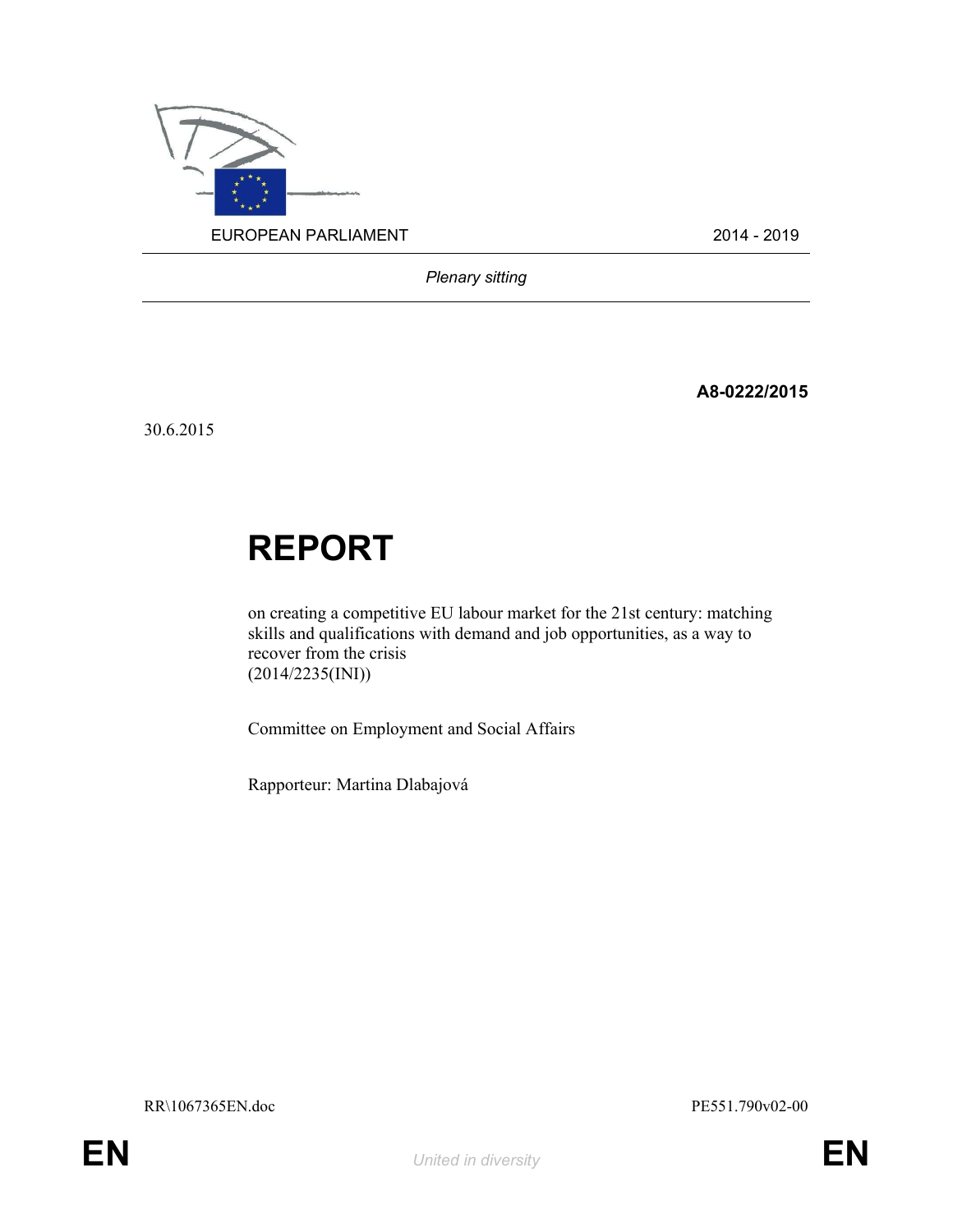PR\_INI

# **CONTENTS**

# Page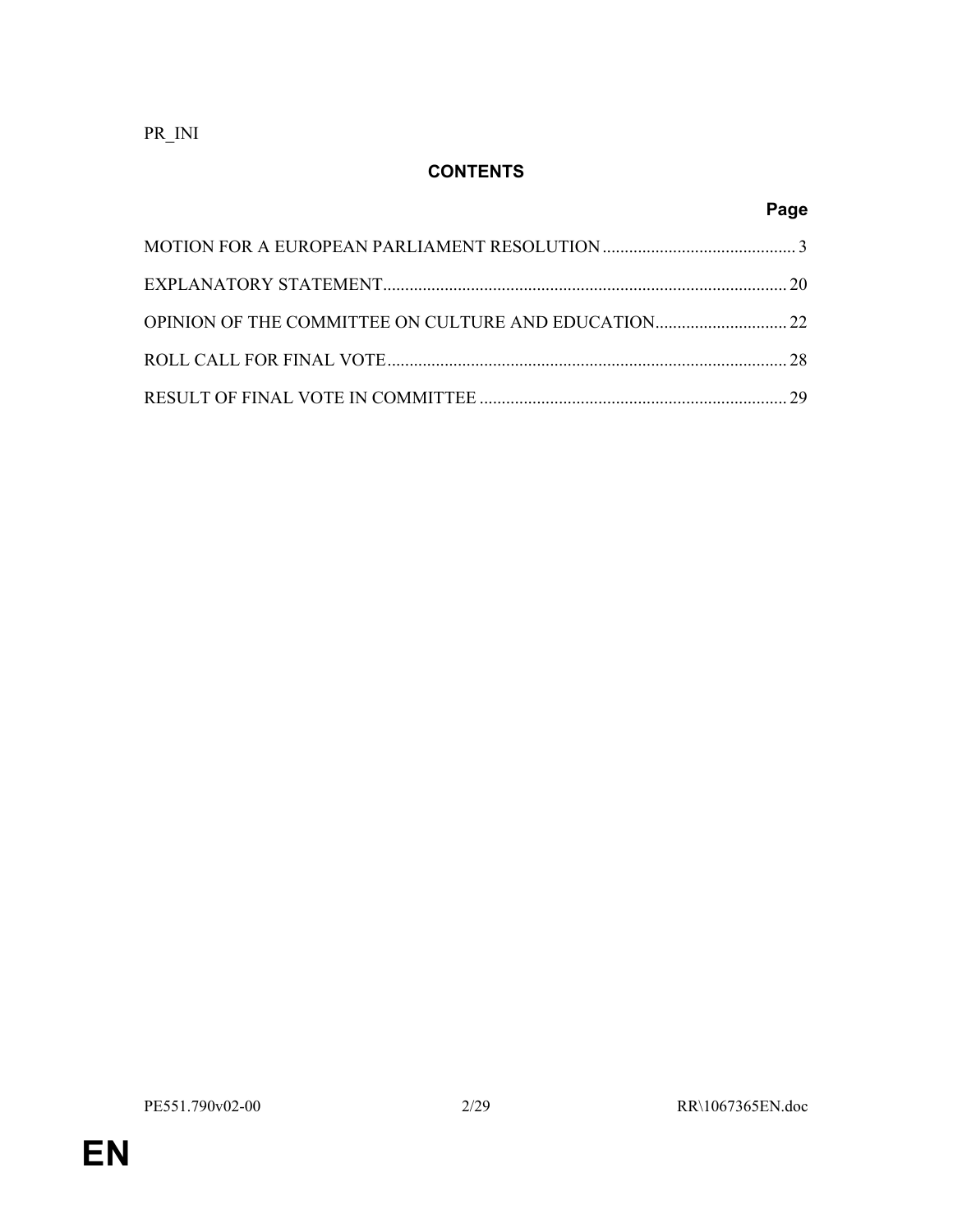#### MOTION FOR A EUROPEAN PARLIAMENT RESOLUTION

#### on creating a competitive EU labour market for the 21st century: matching skills and qualifications with demand and job opportunities, as a way to recover from the crisis (2014/2235(INI))

#### The European Parliament,

- having regard to the Treaty on the Functioning of the European Union,
- having regard to its resolution of 22 October 2014 on the European Semester for economic policy coordination: implementation of 2014 priorities<sup>1</sup>,
- having regard to its resolution of 15 April 2014 entitled 'How can the European Union contribute to creating a hospitable environment for enterprises, businesses and start-ups to create jobs? $2^2$ ,
- having regard to the its legislative resolution of 29 April 2015 on the proposal for a regulation of the European Parliament and of the Council amending Regulation (EU) No 1304/2013 of the European Parliament and the Council on the European Social Fund, as regards an increase of the initial pre-financing amount paid to operational programmes supported by the Youth Employment Initiative<sup>3</sup>,
- having regard to its resolution of 17 July 2014 on Youth Employment<sup>4</sup>,
- having regard to its resolution of 15 January 2014 on respect for the fundamental right of freedom of movement in the  $EU^5$ ,
- having regard to one of the priorities of the European Council conclusions of 26-27 June 2014: to help develop skills, and unlock talent and life changes for all by promoting the right skills for the modern economy and lifelong learning,
- having regard to the Commission proposal of 17 January 2014 for a regulation of the European Parliament and of the Council on a European network of Employment Services, workers' access to mobility services and the further integration of labour markets,
- having regard to the Council Recommendation of 20 December 2012 on the validation of learning outcomes of non-formal and informal learning (2012/C 398/01),
- having regard to its recommendation and the Council Recommendation of 18 December 2006 on key competences for lifelong learning,

 1 Texts adopted, P8\_TA(2014)0038.

 $2$  Texts adopted, P7 $T$ A $(2014)$ 0394.

<sup>&</sup>lt;sup>3</sup> Texts adopted, P8\_TA(2015)0110.

<sup>4</sup> Texts adopted, P8\_TA(2014)0010.

 $5$  Texts adopted, P7 $T$ A(2014)0037.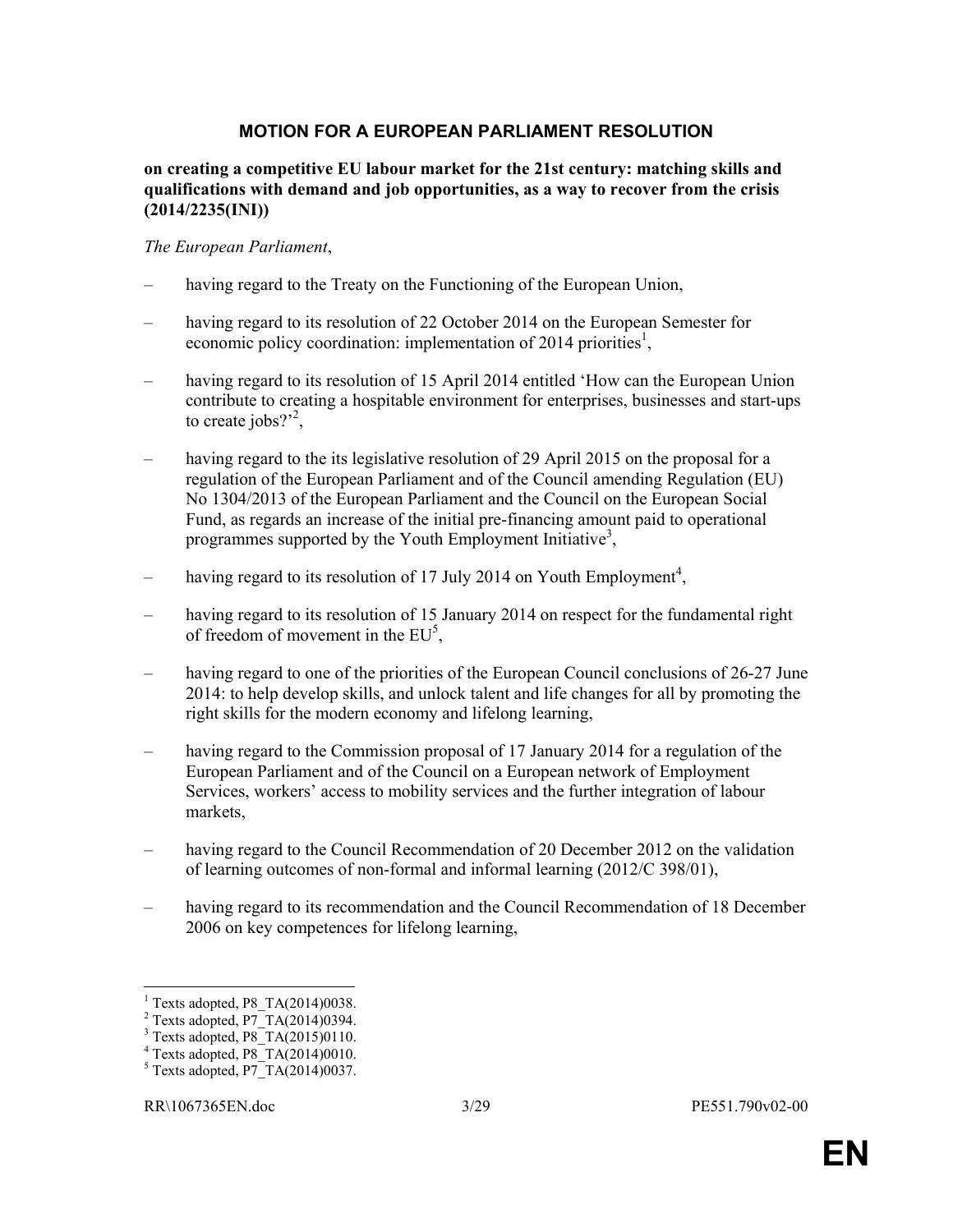- having regard to Rule 52 of its Rules of Procedure,
- having regard to the report of the Committee on Employment and Social Affairs and the opinion of the Committee on Culture and Education (A8-0222/2015),
- A. whereas the existence of occupations where job vacancies cannot be filled owing to a lack of qualified workers varies greatly from one Member State to another;
- B. whereas, according to the Commission<sup>1</sup>, up to 12.4 million people have been out of work for more than a year and, of those, 6 million for more than two years; whereas long-term unemployment has a negative impact on economic growth and the sustainability of social welfare systems and can become a structural problem;
- C. whereas labour market rigidities and the lack of internal demand and investment are having a negative impact on job creation, while a competitive EU labour market that takes into account these three factors can contribute to achieving the Europe 2020 employment and anti-poverty and social exclusion targets;
- D. whereas the demand for lower-qualified workers is falling while the demand for highly qualified workers is increasing considerably; whereas this shift in the EU labour market requires action to be taken on workers' skills and initial and vocational training;
- E. whereas, in 2012, one in three European employees were either over- or under-qualified for their jobs<sup>2</sup>; and whereas young employees are typically more likely to be formally over-qualified, whilst also more likely than older workers to work in jobs less matched to their skills;
- F. whereas some studies suggest that a relevant part of the existing jobs will disappear or greatly diminish in quantity as a result of automatisation;
- G. whereas the drive towards a higher-skilled economy means that over the next five years many more businesses expect to increase the number of jobs requiring leadership, management and higher skills;
- H. whereas the mobility of European workers enhances their employability and improves competitiveness in the EU labour market;

## The economic crisis and its aftermath

1. Notes that in the wake of the European economic and financial crisis and the consequent economic slowdown, a number of Member States are struggling with high unemployment levels (EU 28: 9.8 %) as well as public debt, low growth and insufficient investment; notes the cuts in public expenditure; is further concerned that in many Member States youth unemployment rates (EU 28: 20.9 %) are much higher and cases of improvement and lower rates are rare;

 $\ddot{\phantom{a}}$ <sup>1</sup> According to the Commission's Employment and Social Situation: Quarterly Review of March 2015.

<sup>&</sup>lt;sup>2</sup> European Commission (2013), Employment and Social Developments in Europe.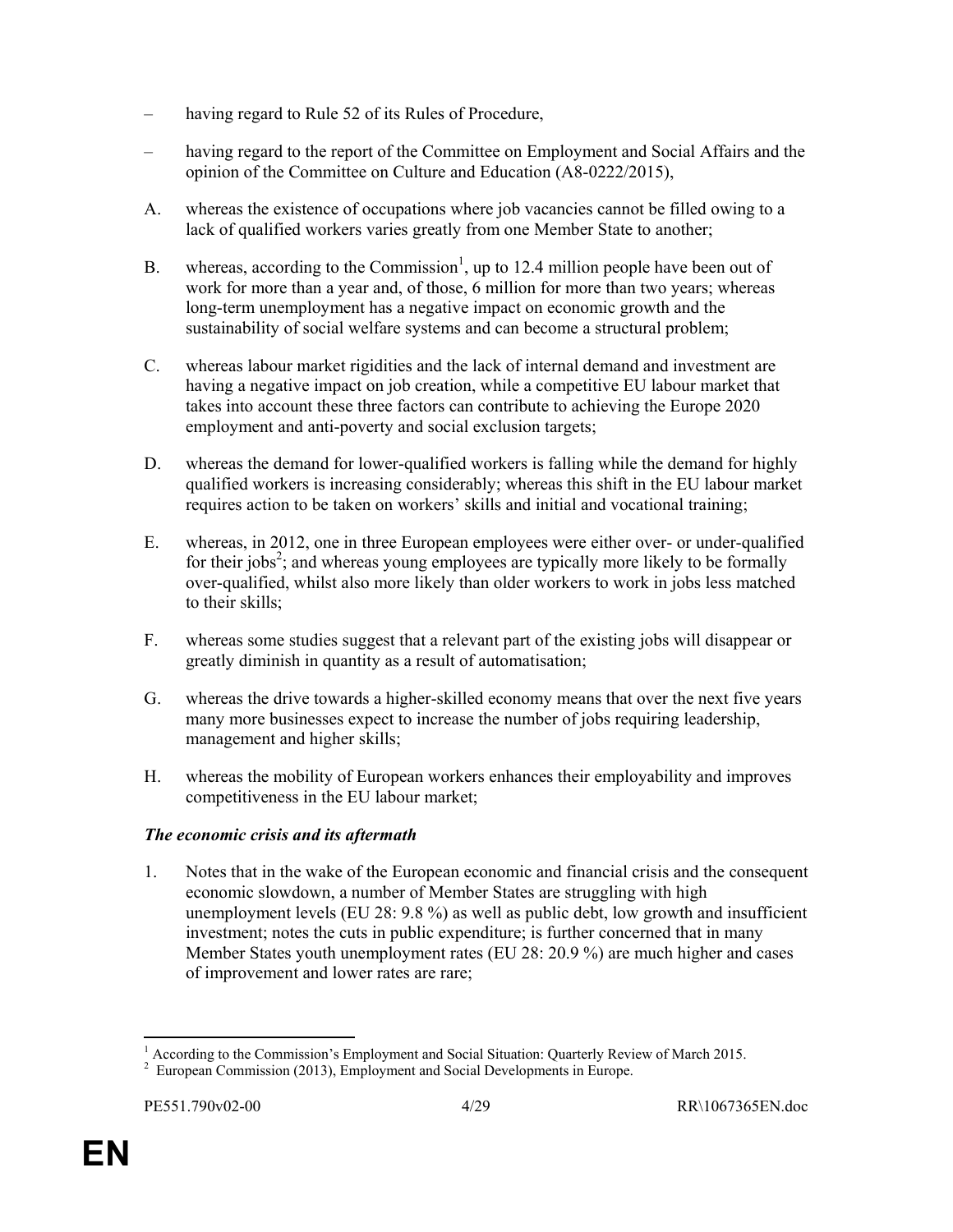2. Considers that ambitious economic and social policies and labour market reforms are needed in order to boost smart, sustainable and inclusive growth and create more jobs leading towards quality and sustainable employment; further stresses the need for sustainable social welfare systems which include upgrading the skills of the unemployed, fostering the employability of people lacking or having really low qualifications, as well as for incentives and opportunities to work;

#### Situation on the EU labour market

- 3. Notes that even if labour supply is sufficient to match labour demand, there might still be qualitative shortages, as those looking for work may not be suitable for any given vacant position as a result of a mismatch between sector, occupation or skills requirements;
- 4. Is concerned that unemployment rates in the EU remain relatively high (March 2015, EU 28: 9.8 %), and have significantly decreased only in a few countries, and draws attention to the considerable differences between Member States, with the lowest unemployment rates being in Germany and Austria (around 5 %) and the highest in Greece and Spain (at 26  $\%$  and 23  $\%$  respectively<sup>1</sup>); whereas these huge disparities increase the risk of labour market fragmentation both within and between the Member States, which might undermine the EU's economic stability and social cohesion;
- 5. Draws attention to the fact that the average employment rate for women in the EU is more than 10 percentage points lower than that of men, and stresses that the achievement of the 75% employment rate target as outlined in the Europe 2020 strategy is conditional upon increasing the employment rate for women through policies aimed at reconciliation of work and home duties in particular;
- 6. Notes that youth unemployment varies significantly across the EU, with unemployment rates among young people aged 16 to 25 being higher than 50 % in some Member States; stresses that high levels of youth unemployment, in addition to the fact that they affect an entire generation, jeopardise the balance between generations;
- 7. Highlights that there is still a 26 % difference in the rate of employment for people with disabilities compared to the average EU employment rate, with the employment rate for people with disabilities standing lower than 50%;
- 8. Is deeply concerned about the levels of youth unemployment in Europe; underlines in this regard the importance of dual education such as vocational training and apprenticeships in matching the skills of young people with the demands of the labour market; calls therefore for a European benchmark on dual education which will highlight the correlation between du al education tracks and youth employment; data for such a benchmark could be collected yearly through the Labour Force Survey and should, as a minimum, measure: the amount/percentage of time spent in a company (apprenticeship) during education; the number of months after graduation before employment;

<sup>&</sup>lt;sup>1</sup> According to the Commission's Employment and Social Situation: Quarterly Review of 13 April 2015.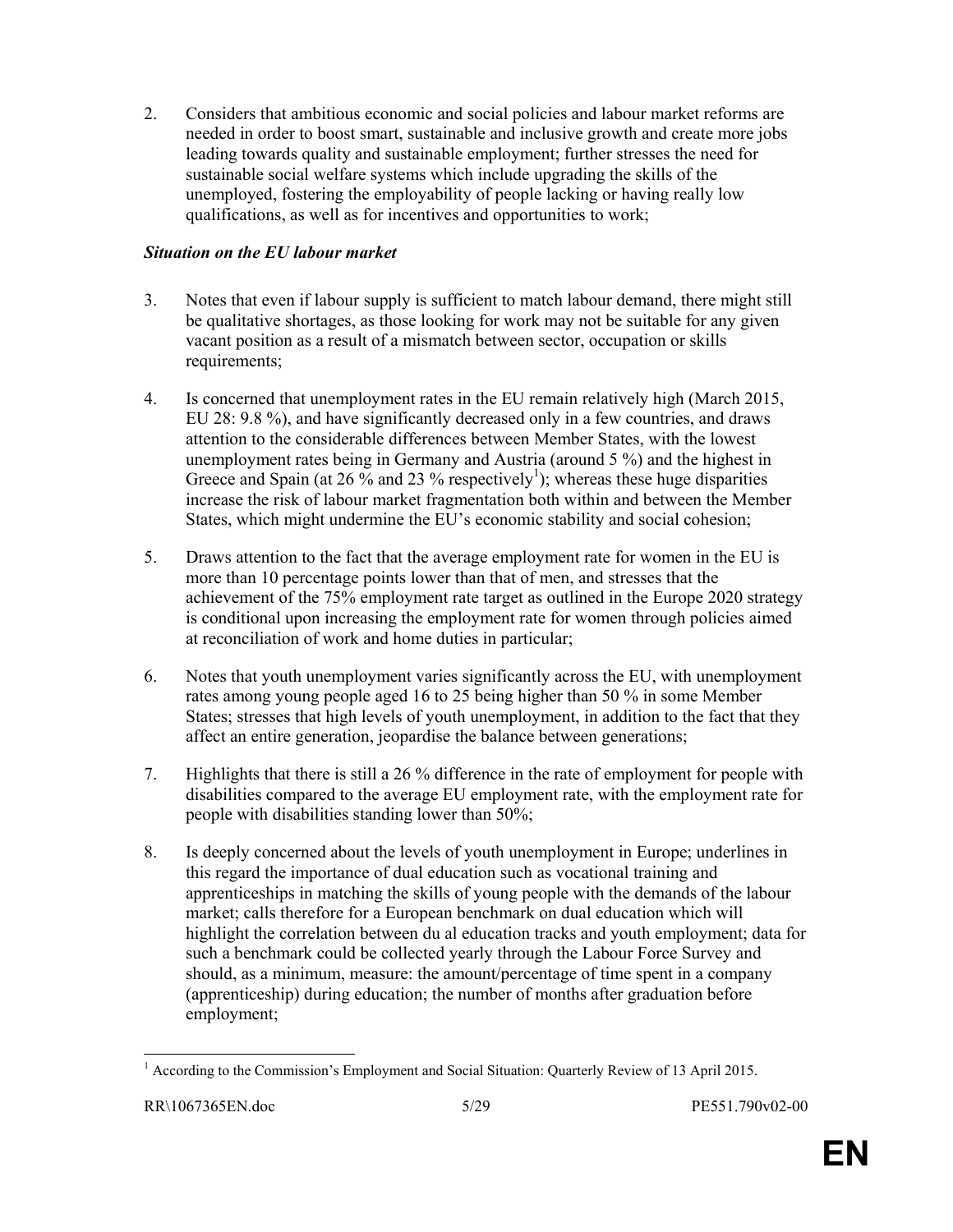- 9. Stresses that elements such as a skilled work force, the capacity to innovate, increasing purchasing power and a stable socio-economic and political environment are indispensable in order to harvest a good investment climate;
- 10. Notes the high level of long-term unemployment, warning of the need to combat it immediately, in view of the resilience with which it is associated;
- 11. Notes that several important challenges are affecting Europe's labour market, including globalisation, ageing society, rapid technological changes such as digitisation and robotisation, mismatches between skills and jobs and increasing demand for highly skilled workers, with a surplus supply of low-skilled workers, causing wage polarisation;
- 12. Notes, however, the risks highlighted by CEDEFOP regarding the perpetuation of skills mismatch and skills obsolescence due to low demand driving high unemployment;
- 13. Highlights the considerable differences in job openings between Member States, underlines in this regard that job openings are a crucial element of a dynamic labour market which matches skills and jobs and which creates opportunities and possibilities for businesses and employees, and is deeply concerned about the static situation in the labour markets in some Member States; calls therefore for a European benchmark on job openings in the Member States; data for such a benchmark could be collected yearly through the Labour Force Survey and should, as a minimum, measure: the number of job openings in a Member State; the average duration of unemployment;
- 14. Points out that Europe has 24 million unemployed people, including 7.5 million NEETs, on the one hand, and on the other two million vacancies, and that European companies are affected by a huge lack of skilled people and labour force with transferable skills;
- 15. Points out that, despite high unemployment rates in some Member States and unfilled job vacancies in others, intra-EU labour mobility remains low (EU 27: 0.29 %), as a result inter alia of existing barriers, and by international comparison, being almost 10 times lower than that of the United States and 5 times lower than in Australia; draws attention to the seven million EU citizens living or working, as of 2013, in a Member State other than their country of citizenship; recalls also that there are currently two million unfilled vacancies in the EU; emphasises, therefore, the need for fair labour mobility in the Union in order to fill this gap;
- 16. Notes that the EU labour market can assist in absorbing the large pockets of unemployment existing in various regions of Europe;
- 17. Believes that the EU labour market shall adapt to the culture, production model and business structure of the various regions of Europe, and that the differences between them shall be taken into account when adopting measures to make the labour market more flexible;
- 18. Recalls that in an economic downturn individuals face bigger challenges in finding jobs, and that at times they have to accept jobs with lower educational requirements than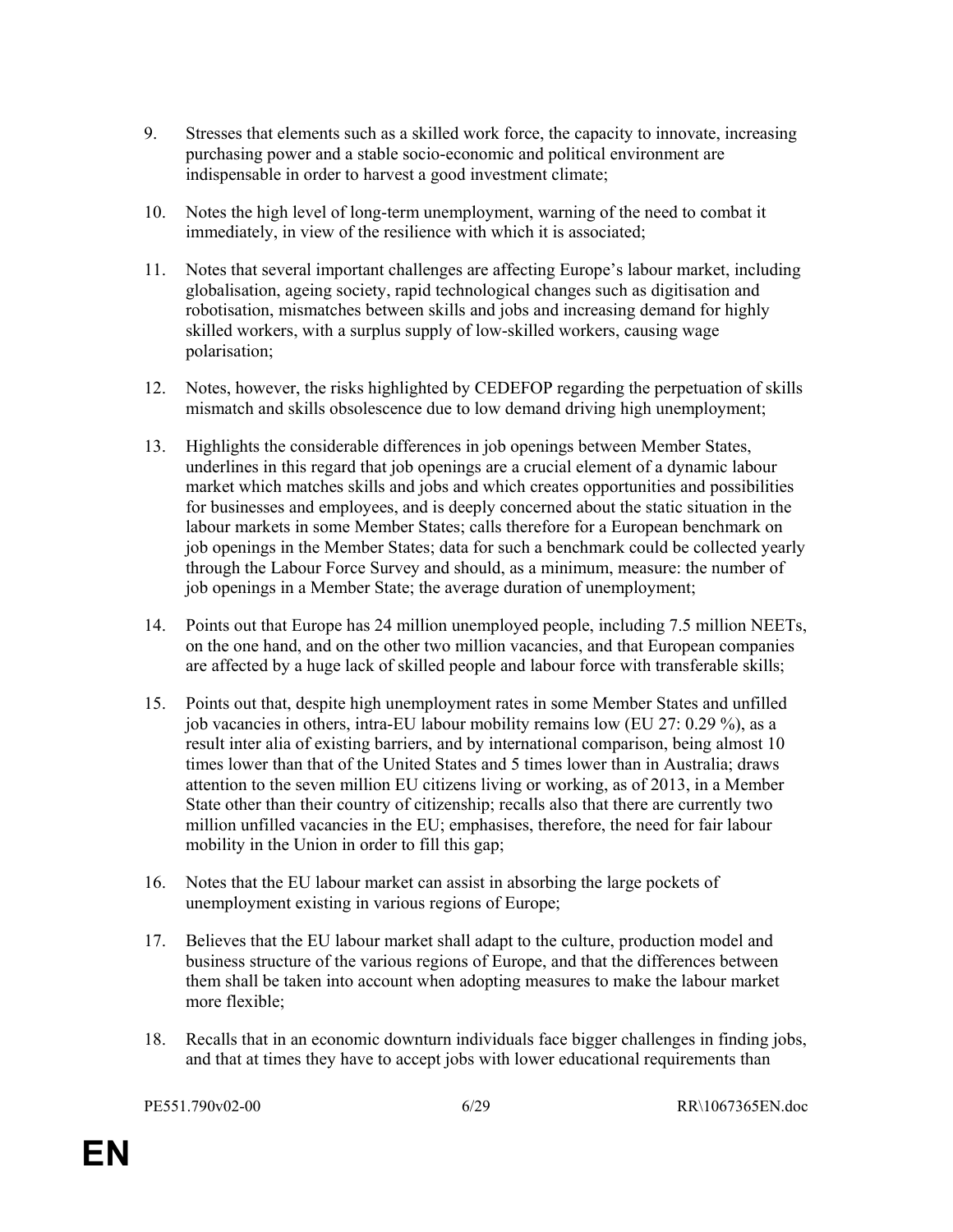those which they hold; stresses that growth through the creation of high-skill jobs and efforts to stimulate job creation through the facilitation of investment in new sectors are therefore relevant means of mitigating the prevalence of over-qualification within EU economies;

#### Fostering a competitive EU labour market

- 19. Believes that in order to achieve a competitive EU labour market, ambitious reforms are needed which increase inclusiveness, smart flexibility, innovation and mobility, strengthen the role of social dialogue, stimulate the creation of more jobs leading towards quality and sustainable employment, boost productivity and contribute to the development of human capital, in the light of constantly changing labour markets and production patterns;
- 20. Stresses the need for continued efforts to bring education, training and labour markets together, and reiterates that generating smart, sustainable and inclusive growth, competitiveness and job creation in Europe should be achieved through a holistic approach that reflects labour market needs and supports vulnerable groups by improving working conditions and providing incentives;
- 21. Stresses that public employment services have an important role in ensuring that the return to job growth does not come at the expense of lower-quality skills matches;
- 22. Recalls the importance of making employment law more comprehensible for workers and employers, of eliminating barriers to employment and of promoting legal security for companies and employees;
- 23. Stresses that young people often face increasing difficulties in their transition from education to work and, therefore, are usually more vulnerable to unemployment, and are more likely to be in low-quality and precarious jobs;
- 24. Highlights the importance of the European Skills, Competences, Qualifications and Occupations (ESCO) initiative, which identifies and categorises skills, competences, qualifications and occupations relevant for the EU labour market and education and training, in 25 European languages;
- 25. Stresses the importance of human development, career flexibility and personal engagement; recalls in this respect that professional mobility is an essential factor and that substantial investment is needed to actively support employability and adaptability and prevent skills depletion among the unemployed;
- 26. Underlines the importance of social investments which aim is to create an activating state that provides workers with instruments enabling them to adapt easily to changing social and economic conditions and to the demands of the labour markets;
- 27. Believes that an internationally competitive skills base will enable Member States to capture high-value segments of the global market;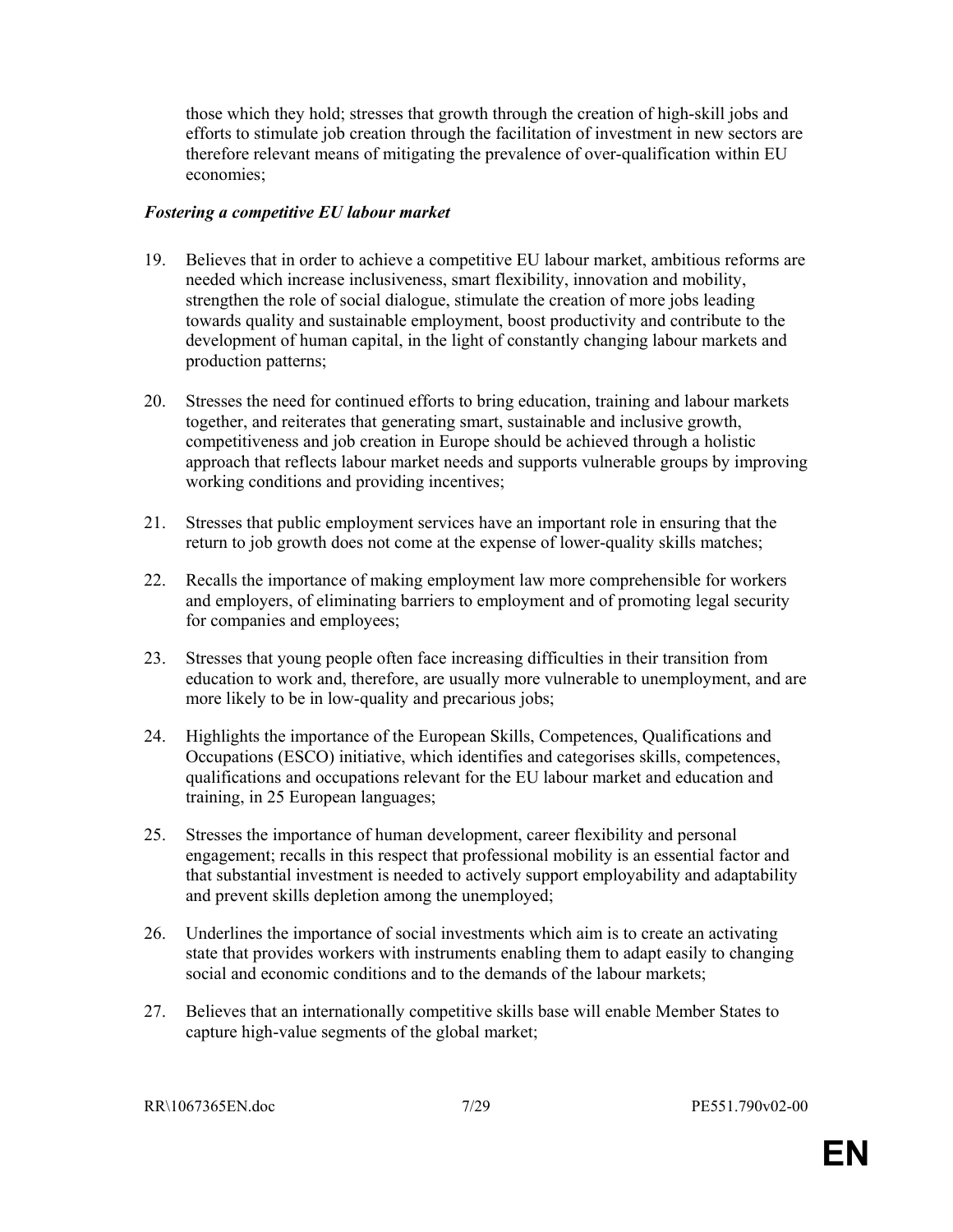- 28. Stresses that the circular economy has the potential to create millions of jobs across the EU and to lead to sustainable and inclusive growth;
- 29. Recalls the importance of the mobility of workers, geographically and across sectors, as a choice for a competitive labour market, and stresses the need to reduce the administrative and linguistic barriers that are liable to restrict it, and to further develop tools to facilitate mobility such as swift recognition of formal, non-formal or informal qualifications between Member States, the European Qualifications Framework, the European CV and the European Skills Passport, as well as providing sector-specific language courses and training on intercultural communication; encourages the raising of awareness of, and further improvement of, the EU-wide EURES job portal by ensuring, in particular, that a sufficient number of EURES advisors are trained and distributed equally throughout EU territory in order to make EURES an essential tool in the EU job market; stresses the importance of enhanced cooperation among national public employment services and the future inclusion of private employment services and other stakeholders in the EURES network; stresses the importance of EU initiatives aimed at stimulating mobility and creating opportunities, such as ERASMUS+, the European Qualifications Framework, the Europass CV, the European Skills Passport, the European Job Mobility Portal (EURES), the Knowledge Alliances and the European Alliance for Apprenticeships; calls for better promotion of these initiatives with a view to improving the labour market in Europe;
- 30. Reiterates that the great economic potential of women needs to be unlocked in Europe, and that it is necessary to create the appropriate conditions for women to progress in their career and pursue higher positions in companies or start their own businesses; stresses that there is a need to close the gap between women's educational attainment and their participation and position in the labour market; recalls the importance of gender equality, including eradicating the gender pay gap and raising the employment rate for women, as well as reinforcing work-life balance policies, as a part of achieving the Europe 2020 employment targets;
- 31. Welcomes the positive results achieved by the Your First Eures Job (YfEj) pilot job mobility scheme, which can effectively reach young people and develop tailored services for both jobseekers and employers; highlights the positive spillovers between the YfEj scheme and EURES;
- 32. Against this background, stresses the importance of active labour policies, lifelong learning and improving people's ability to adapt to technological change; calls on the Member States to increase the scope and efficiency of active labour market policies;
- 33. Considers that a coherent and comprehensive strategy towards more effective and mutually beneficial forms of work organisation, by making full use of workers' knowledge potential and increasing the quality of their jobs, will help labour market resilience; more participative and empowering forms of work organisation could be developed to strengthen employees' involvement in innovation and support workers' involvement and skills use development and, as a consequence, companies' performance;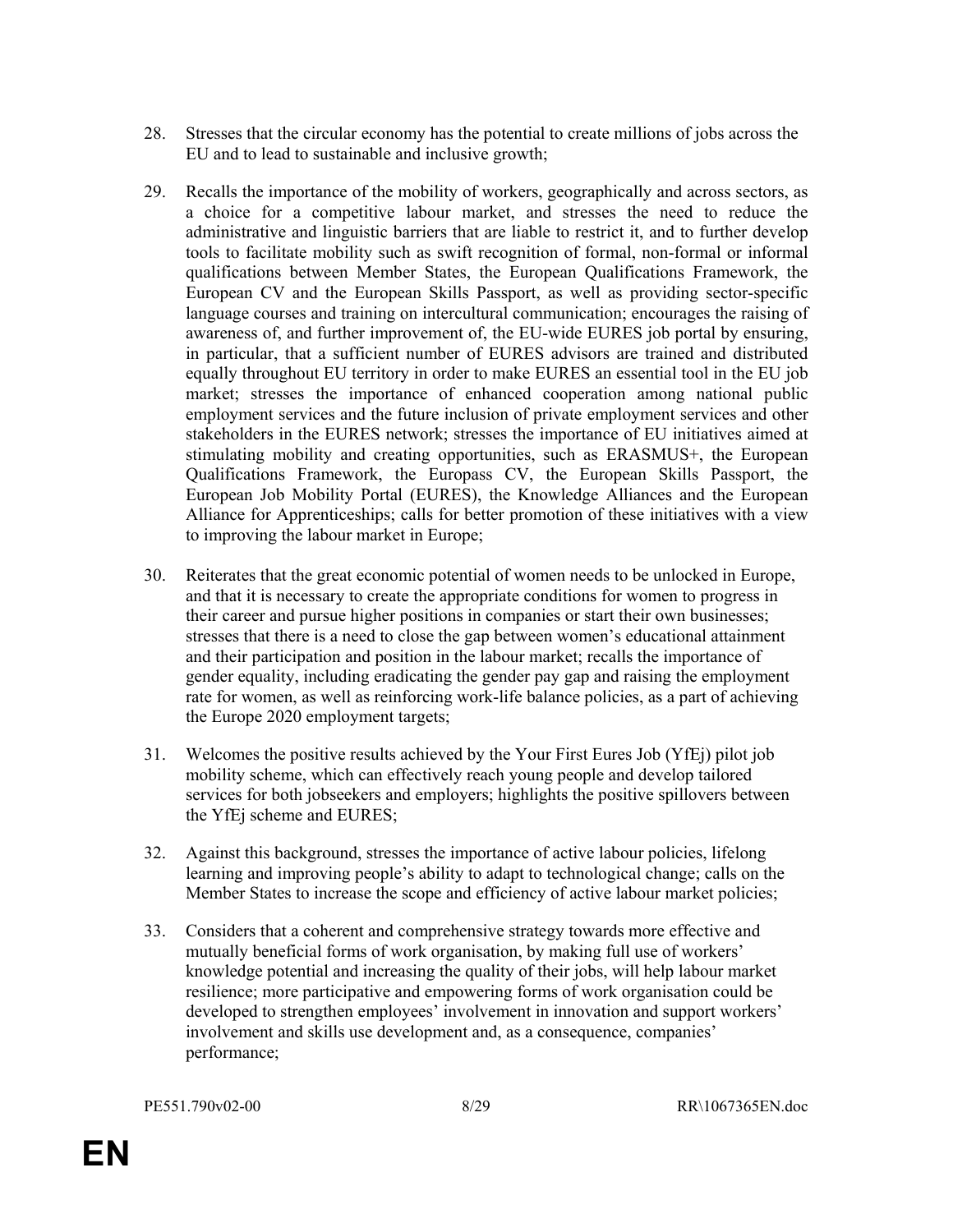34. Stresses, that given the predicted rapid labour market changes, it is in the youth of today that education and training investment is necessary; stresses that skills policies should not be aimed at fulfilling labour market needs only, but at equipping the individual with the necessary transversal competences to develop as active and responsible citizens; calls on the Commission and the Member States to respect the fact that education and training are neither merely a labour market instrument nor meant to educate future workers, but constitute first and foremost a fundamental right and have a value in themselves;

#### Anticipation of future skills needs

- 35. Believes that, in order to anticipate future skills needs, labour market stakeholders, including employers' and employees' organisations, and education and training providers must be strongly involved at all levels, in particular in designing, implementing and evaluating vocational qualification programmes, which provide an effective transition from formal education to work-based learning;
- 36. Calls for a better understanding of present and future skills needs, and for the enhancement of the existing EU Skills Panorama, in order to better identify skills gaps and deficits in specific sectors, occupations and regions, and to ensure that the information about evolving skills needs is gathered, processed and disseminated among decision-makers and public authorities, education and training providers, and employers, so that future trends can be more effectively anticipated;
- 37. Believes that education is crucial for driving research and innovation output, thus furthering the possibilities for job creation in highly skilled sectors and in turn boosting the competitiveness of the European economy;
- 38. Stresses the importance of more integrated partnerships and trust between schools, higher education establishments, businesses and other relevant authorities with a view to estimating labour needs for the future, reviewing and implementing new vocational training programmes and fostering cooperation and exchange of good practices between Member States and regional and local authorities, including by monitoring the imbalances on the labour market at regional and local level; recalls that at the same time social responsibility on the part of all stakeholders is needed, as well as their involvement in further developing monitoring and forecasting tools;
- 39. Believes that Member States have an important role to play in ensuring there is an adequate supply of science and maths teachers in order to equip young people with knowledge and enthusiasm for STEM subjects;
- 40. Stresses the importance of addressing the needs of children at school from a very young age; recommends that the Member States adopt innovative measures and incorporate them into learning processes in- and outside of school, and reform or update school environments, teaching methods and teacher competences; suggests that school curricula in Member States be adapted to include class visits to other countries during the school year, taking education beyond the classroom at a very early stage;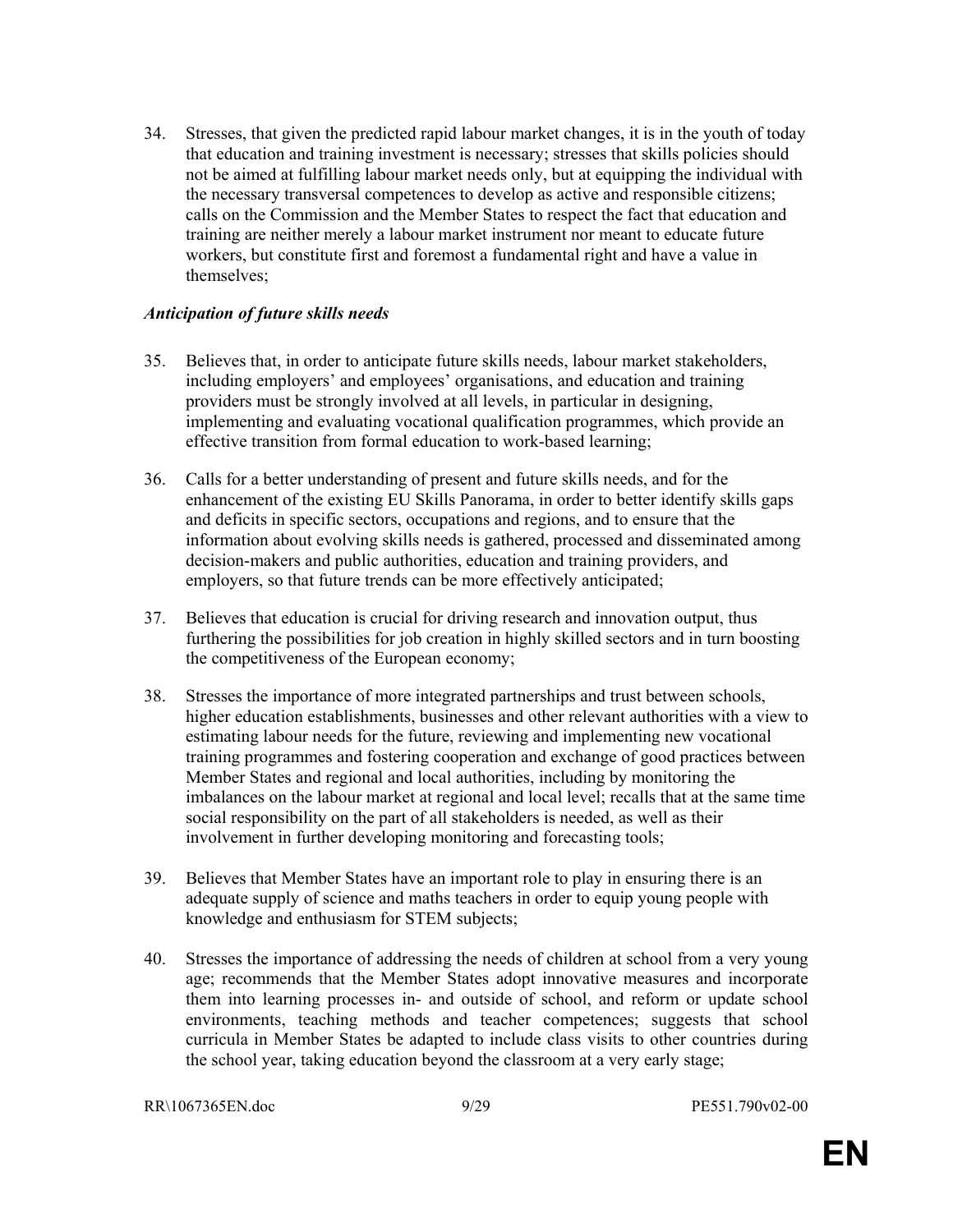#### The importance of continuous education and training for all labour market actors

- 41. Recalls that the right to education is a fundamental right and stresses the need to strive for a more flexible and individual approach to career development and lifelong education and training across one's personal career path, and recognises the role that both public and private parties can play in providing this, while recognising that guidance and counselling which address individual needs and focus on the evaluation and expansion of individual skills must be a core element of education and skills policies from an early stage;
- 42. Recognises the importance of fostering work-based learning apprenticeships as an alternative route to employment;
- 43. Notes that the European policies for Lifelong Guidance have had a considerable impact on national guidance policies and that effective lifelong guidance requires programmes in a cross-cutting perspective at all levels;
- 44. Notes that a variety of pathways must be available to young people, and that the definitions of such pathways (internships, traineeships) vary across Europe;
- 45. Believes that training and requalification programmes for the unemployed, especially for the long-term unemployed, as well as skills assessment programmes, should be offered to people to enhance their chances on the labour market and should be designed and implemented in close cooperation with employers' associations and trade unions, organisations representing the unemployed, and private and public employment services, with a view to better aligning workers' new skills with the future needs of the labour market; stresses that special programmes need to be developed and implemented to help the reintegration of the long-term unemployed into the labour market;
- 46. Highlights the need for the Commission to strengthen the monitoring of the Youth Guarantee National Implementation Plans and their effective deployment on the ground; with a view to this, calls on the Commission to elaborate clear and unambiguous Country-Specific Recommendations (CSRs) to Member States with regard to the implementation of the Youth Guarantee and the quality of employment;
- 47. Highlights the European Court of Auditors' concerns as expressed in its report "Young and unemployed in Europe: obstacles ahead for the EU's Youth Guarantee", regarding in particular the adequacy of total funding for the scheme, the definition of a "good-quality offer", and the way the Commission monitors and reports on the results;
- 48. Recalls that it is of utmost importance to give tailor-made guidance and counselling to jobseekers on how to look for a job or on which further education and training to undertake in order to ensure that their skills and competences are transferable, recognised and validated through 'competences passports' such as the Europass, reflecting the skills and competences acquired through formal, non-formal and informal learning, and that the guidance given to jobseekers should have the particular aim of optimising their employment opportunities;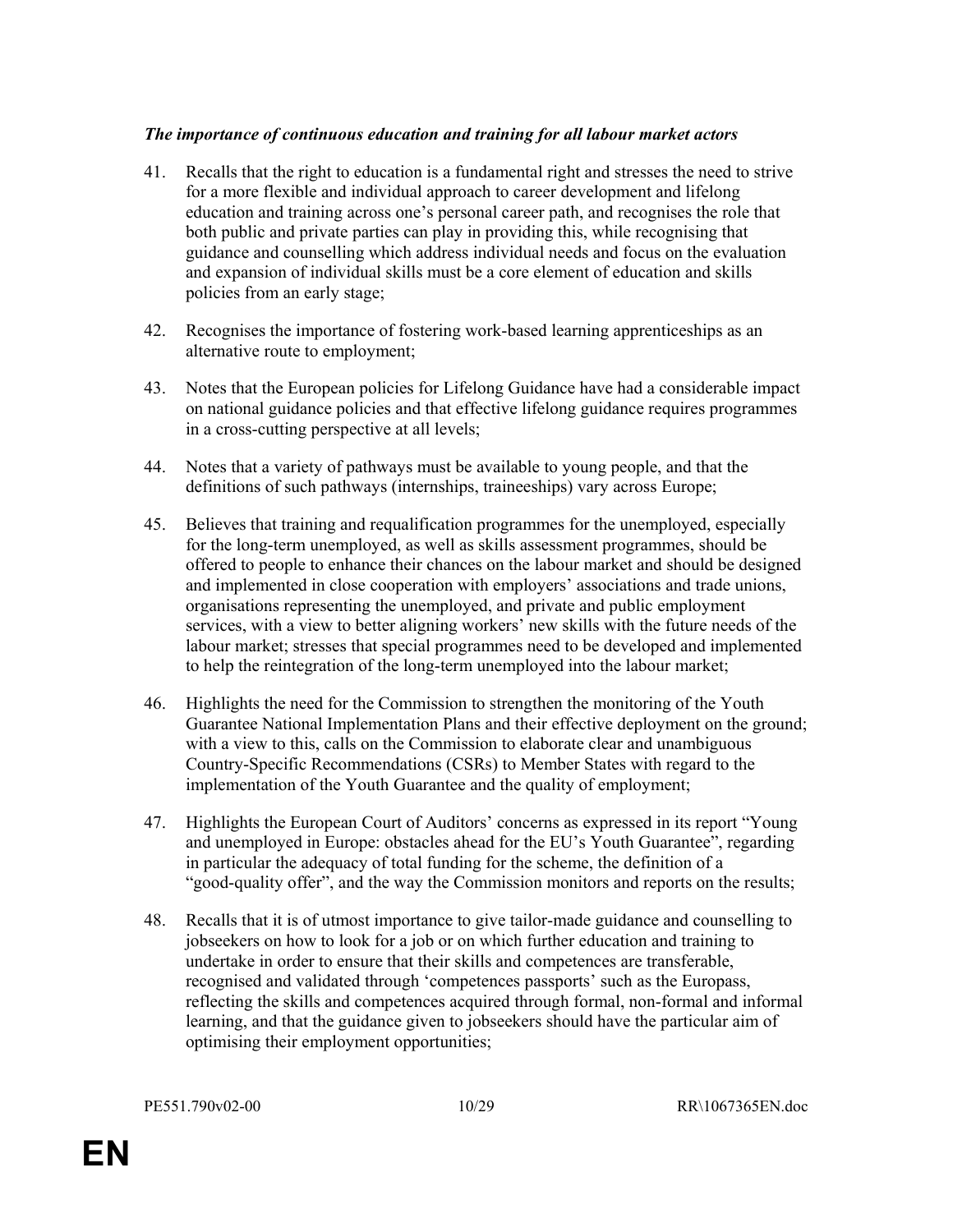- 49. Underlines the need to increase the adaptability of the workforce as a way to counter future shortages; calls on the Member States to use the structural funds, especially the European Social Fund, for this purpose;
- 50. Stresses that the right to education and training is of special importance to the long-term unemployed; recalls that the long-term unemployed benefit most from a rights-based approach targeting their specific needs and not from standard measures; stresses that the long-term unemployed need to know about their right to training, that measures targeting them need to respect take-up options and that training needs to be affordable and decent and to address their actual needs; recalls that if these conditions are met, the long-term unemployed will be able to use upskilling as an opportunity to improve their working and living conditions;
- 51. Stresses the importance of the Youth Guarantee as a tool to assist young people in the school-to-work transition and to acquire the education, skills and experience required to find a good-quality job through an apprenticeship, traineeship or continued education;
- 52. Emphasises the importance of ensuring equal opportunities, and access to education and training, particularly for disadvantaged groups, and of providing effective support in the fight against social exclusion and in facilitating access to work;

#### Strengthening connections between education and employment

- 53. Stresses the need to strengthen, and better target, measures aimed at reducing the rate of early school leaving (ESL) to below 10 % by 2020, as agreed in the Europe 2020 strategy, taking into account that ESL is a persistent problem in the EU that has a detrimental impact on the employability and social integration of the young people concerned;
- 54. Believes that dual vocational training through apprenticeships and similar work-based learning systems should be given more consideration and should prioritise quality, without academic bias, as it tends to favour integration into the labour market and a smoother transition from education to work and has proved to be effective in fostering youth employment;
- 55. Believes that the vocational training systems that exist today are the result of certain historical and cultural forces and have been shaped by prevailing legal norms, traditions, pedagogical principles and institutional structures;
- 56. Highlights the highly concerning data on the rate of young people not in employment, education or training (NEETs), which in the majority of Member States exceeds 10 %; stresses the direct link between high levels of youth unemployment and early school leaving; stresses that without urgent and decisive action at both European and national level a whole generation of young Europeans risks being deprived of sufficient levels of education and training and therefore being excluded from the labour market, with dramatic repercussions for the social fabric, social and territorial cohesion, and the sustainability of the European economic model as a whole;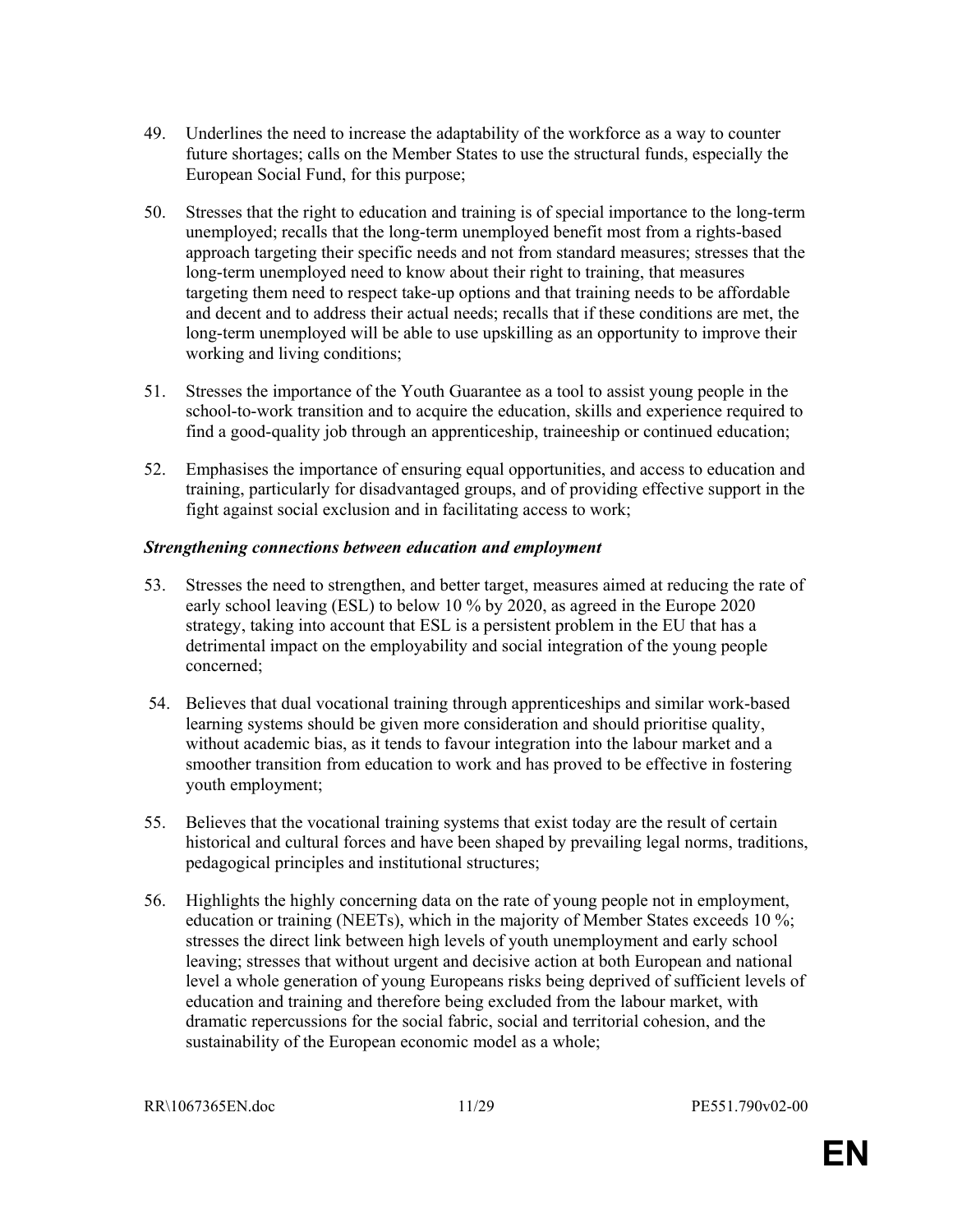- 57. Underlines that each national vocational training system is a tool for achieving certain objectives which can differ from one country to another, and that each one can therefore be judged only by its success in achieving those objectives; stresses that exporting a vocational training system from one country to another is possible only if conditions in the respective countries are comparable or can be adapted;
- 58. Reiterates the importance of vocational education and training (VET) for enhancing employability and clearing the pathway to professional qualifications for young people; calls on the Commission and the Member States to reinforce the relevance of VET to labour market needs by making them an integral part of the education system, and to guarantee high qualification standards and quality assurance in this regard;
- 59. Points out that alongside two million unfilled job vacancies in the EU, there are many over-qualified unemployed young people whose skills do not match the demands of the labour market; underlines, therefore, the importance of better synergies between education systems and the labour market, including exposure to the workplace, internships and cooperation with businesses, in order to promote and significantly increase the employment level and to create innovative clusters; stresses the important role businesses can play by engaging with the educational systems in their Member States; emphasises that a comprehensive long-term strategy, paired with immediate measures, is needed to adapt education systems at all levels, including vocational training, to the current and future needs of the labour market;
- 60. Welcomes the Commission's initiative of the European Alliance for Apprenticeships (EAfA), which aims to bring together public authorities, businesses, social partners, VET providers, youth representatives and other key actors in order to promote apprenticeship schemes and initiatives across Europe;
- 61. Highlights the importance of dual education and training programmes, combining theory with practical training, as a key element in developing skills and competencies that respond to labour market needs, and encourages the Member States to integrate such programmes into their curricula in order to provide the practical experience needed to facilitate a smooth transition from education and training to the labour market;
- 62. Stresses the importance of career orientation and work experience through assessment and career advice that focuses on individual skills and needs and is provided by highly qualified employment counsellors and peer counsellors, in order to ensure that young people are equipped with the right information, advice and guidance to make sound career choices;
- 63. Highlights the important role that education and training institutions play in developing students' skills and competences; calls on the Commission and the Member States to develop high-quality and targeted career guidance throughout the education cycle to help young people take the right decisions with regard to their education and career choices;
- 64. Notes that for a successful transition to employment, it is of great importance to take informed decisions, develop a sense of initiative and increase motivation and self-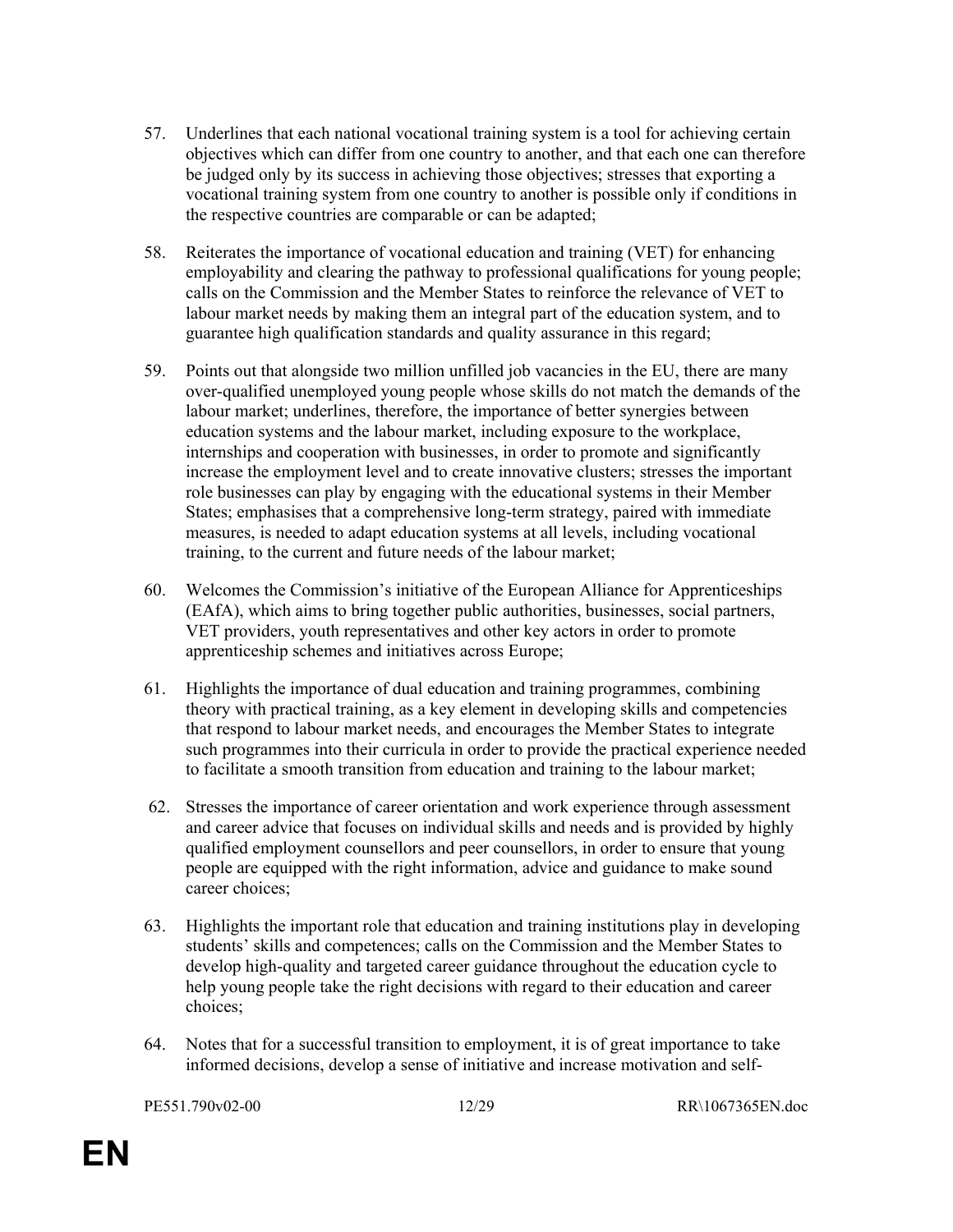awareness, whilst appropriate support in this regard should also be made available; stresses the importance of quality transitions, including the transitions from education to work, between jobs, and between employment and career breaks;

- 65. Recalls that investing in education and in developing skills that respond to the demands of the labour market and society is essential for growth and competitiveness, as well as for European awareness, personal development and self-confidence; points out that entrepreneurship requires the development of transversal skills such as creativity, critical thinking, teamwork and a sense of initiative which contribute to young people's personal and professional development and facilitate their earlier entry into the job market; stresses that such investment should be supported by stronger synergies between European and national initiatives, involving the various education and training sectors, as well as other relevant sectors, such as employment, social policy, youth policy and culture, along with closer collaboration with all the stakeholders concerned, such as the social partners and businesses, with a view to keeping curricula in tune with labour market needs;
- 66. Reiterates the Member States' commitment to investing in higher education, and calls in the light of this for a gradual improvement in education and training standards across the European education systems; calls on the Member States to recognise education as an essential investment, to commit to investing at least 2 % of their GDP in the sector, and to safeguard it from spending cuts; calls on the Commission to strengthen further the role of education in the Europa 2020 strategy by associating the overall objectives of the Education and Training 2020 (ET 2020) strategic framework with the review of Europe 2020;
- 67. Stresses that lifelong investment in human capital and skills, and  $-$  in particular  $-$  in upskilling the existing workforce and unskilled workers, is essential in order to combat long-term unemployment and provide wider access to high-quality jobs; calls on the EU to set clear goals on lifelong learning methods for missing skills, and to expand training and education in communication, languages and digital skills for older workers and, in particular, for low-skilled workers over the age of 30 and early school leavers
- 68. Stresses the need for adequate financing and take-up, by the Member States, regional and local authorities and individual employers, of quality traineeship and apprenticeship schemes, as well as of school-based learning; recalls that these programmes should comply with minimum standards of social protection;
- 69. Believes that close and systematic partnerships at local, regional and national level between public authorities, and employers' and employees' representatives, including public and private employment services, and educational and training institutions, are needed in order to develop long term-strategies for the national labour markets concerned and to find the best ways of tackling the problem of skills mismatches in all its dimensions, and calls on the Member States to promote such cooperation;
- 70. Believes that the Youth Guarantee is a first step towards a rights-based approach to young people's needs with regard to employment; recalls the obligation of employers to participate in the process of providing young people with accessible vocational training programmes and quality internships; stresses that the qualitative aspect of decent work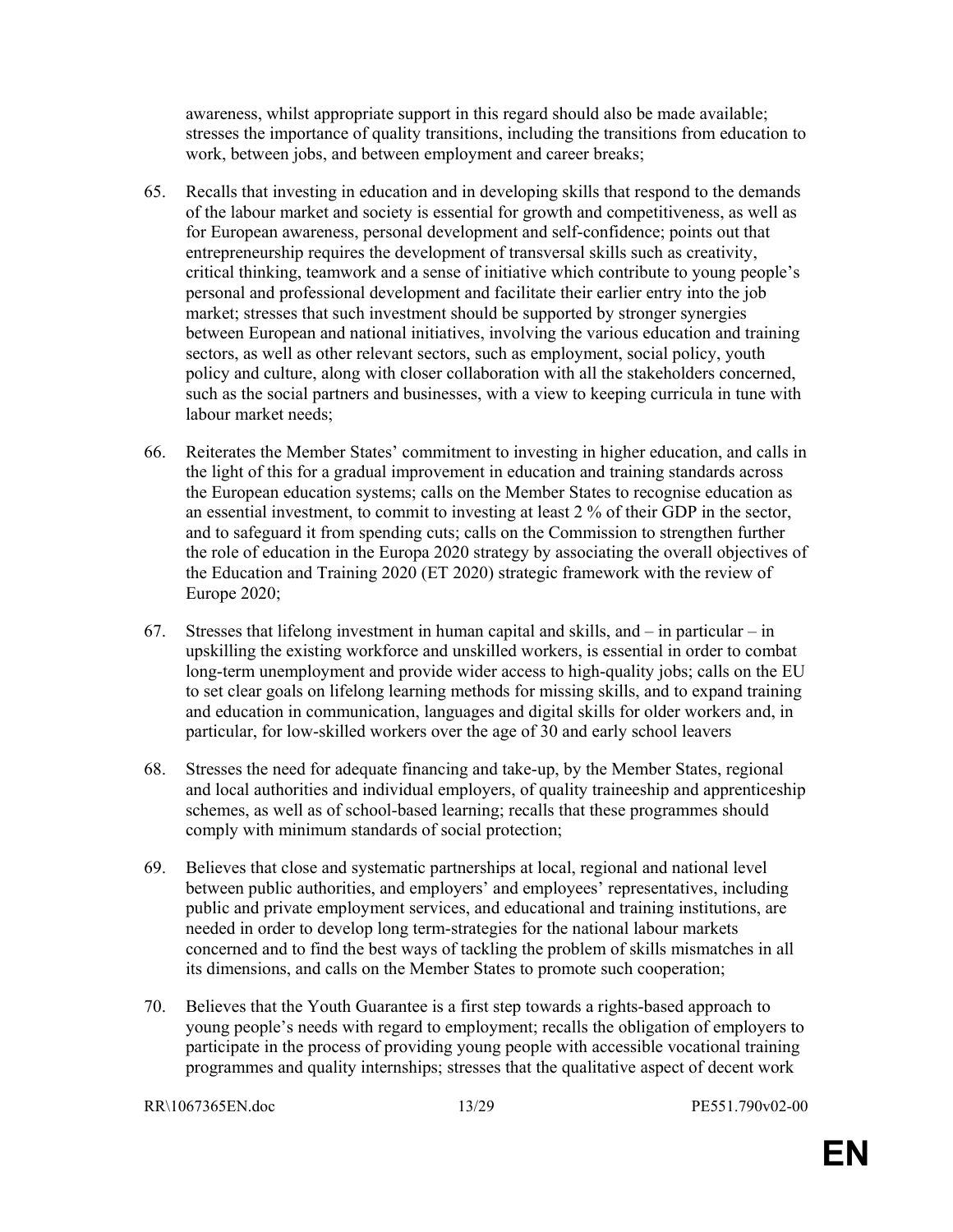for young people must not be compromised, and that the core labour and other standards related to the quality of work, such as working time, the minimum wage, social security, and occupational health and safety, must be central considerations in the efforts that are made;

#### Fostering labour mobility

- 71. Recalls that there are currently two million unfilled vacancies in the EU; emphasises the need for labour mobility in the Union in order to fill this gap, and reiterates the importance of ERASMUS+ and EURES in this respect;
- 72. Recalls the importance of facilitating the mobility of border workers by providing more information on the existence of EURES cross-border partnerships, which are designed to encourage and remove obstacles to mobility for cross-border workers by supplying them with information and advice on job opportunities and living and working conditions on either side of the border; in that respect, EURES-T is an important tool for better controlling potential sources of new jobs and moving towards a more integrated EU labour market;
- 73. Recalls the mobility of skilled workers from third countries as one of the responses to demographic challenges, labour market shortages and mismatches, as well as to the need to minimise the effects of brain-drain;
- 74. Notes that the EU is built on the principle of free movement of workers; calls for the study and use of foreign languages to be encouraged with a view to increasing mobility; points to the importance of making language learning, especially where European languages are concerned, an element of lifelong learning to be encouraged as a means of facilitating worker mobility and widening the range of job prospects;

#### Exchange and validation of best practices in the EU

- 75. Stresses the need to exchange and validate best practices between Member States, and regional and local authorities, as well as to compare and measure their effectiveness, in particular in relation to dual and vocational education and apprenticeship and traineeship systems and curricula, learning outcomes of non-formal and informal learning, and lifelong learning strategies, while acknowledging the specificities of each labour market and education system; points to the Euro Apprenticeship platform as one of the key tools for developing European partnerships and exchanging best practices regarding apprenticeships;
- 76. Highlights the important role of non-formal and informal learning, volunteering and lifelong learning in developing skills and qualifications, particularly transversal skills such as entrepreneurial skills, ICT, and personal and language competences that are widely applicable; calls on the EU to improve access to adult learning and secondchance education; calls for the validation and recognition of non-formal and informal learning by employers and education providers;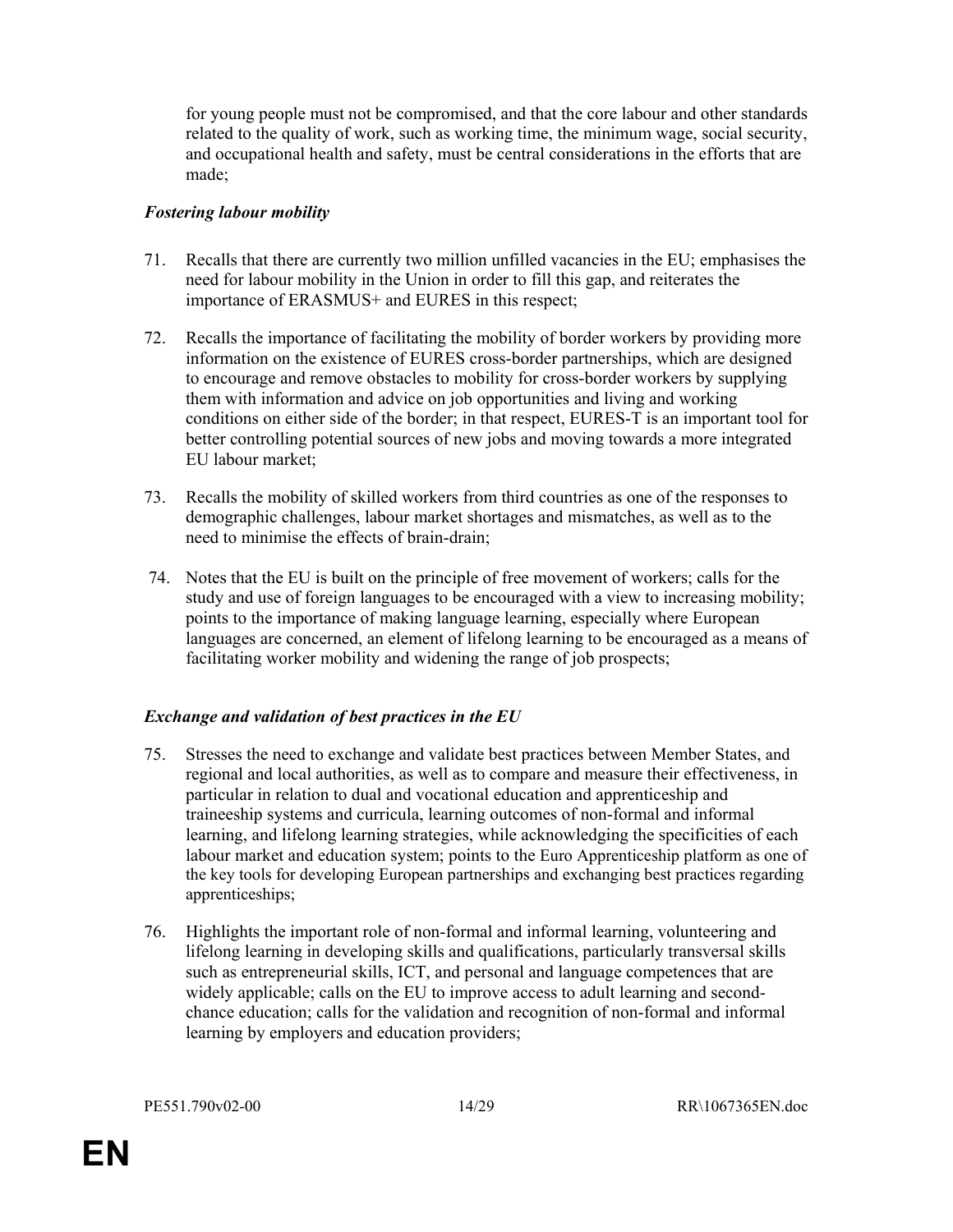- 77. Points to the importance of revitalising the Bologna Process by taking the opportunity offered by the May 2015 Yerevan Ministerial Conference to embark on new and more advanced forms of cooperation, to be implemented without delay;
- 78. Believes that the Commission should ensure that the Erasmus+ programme with all its different actions, including the sport component of the programme – is properly implemented; considers it important to simplify the access arrangements so that the programme can reach as many individuals and organisations as possible;

#### Nurturing the entrepreneurial spirit among citizens: SMEs and micro-enterprises

- 79. Believes there is a need to improve leadership, financial management and fostering of entrepreneurial education from an early age, and for supportive, extensive and quality preschool systems for disadvantaged families, with a view to realising young people's potential so that they are equipped to become not only employees, but employers, and enabled to start new businesses and take advantage of new markets;
- 80. Welcomes schemes such as Erasmus for Young Entrepreneurs aimed at helping new entrepreneurs to acquire the relevant skills for managing a business, and believes that such programmes should be further promoted in order to help more young entrepreneurs become established and succeed; believes that special support measures should be introduced for young entrepreneurs to facilitate their access to information, as well as finance and funding, including one-stop-shop services offering information and support and targeting young people in existing entrepreneurial support bodies;
- 81. Believes that non-formal education, particularly as developed in youth organisations, fosters creativity, a sense of initiative and self-responsibility, and can increase young people's chances on the labour market;
- 82. Stresses the need to include elements of entrepreneurial training at all levels of education and training, since instilling the entrepreneurial spirit among the young at an early stage is an effective way of combating unemployment, especially youth unemployment; urges, in this regard, active dialogue and cooperation between the academic and business communities aimed at developing educational programmes that equip young people with the requisite skills and competences;
- 83. Calls for a forward-looking and output-oriented European Skills Strategy to guide national skills strategies, and to integrate them in the National Jobs Plans while providing a comprehensive framework for the sectorial action plans proposed in the Employment Package;
- 84. Underlines the need for support and incentive measures for start-ups, SMEs, microenterprises and social economy actors in order to facilitate their establishment and operation, as well as the necessity to embed and act upon the principle of better regulation and to facilitate the hiring of a qualified labour force and training of employees; to this end, stresses that the tax burden should be shifted away from labour to other sources of taxation that are less detrimental to employment and growth, while protecting adequate social protection;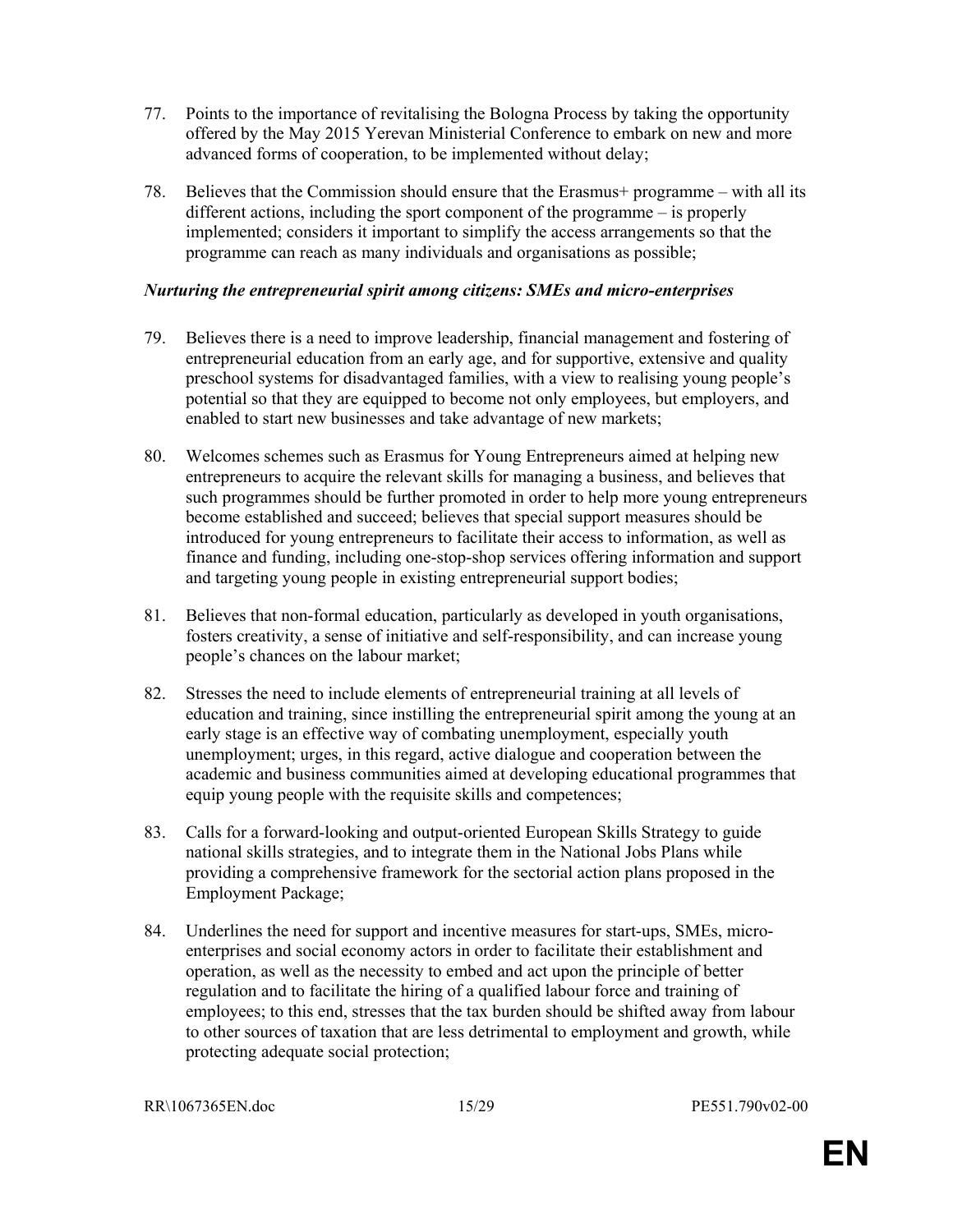- 85. Calls on Member States to reduce the tax burden on labour and to compensate with increases in indirect, property and wealth taxes in order to have a more growth-friendly and neutral fiscal stance;
- 86. Recalls that almost 99 % of European companies are SMEs, which are an essential driving force behind the creation of a competitive labour market in the EU; this being the case, stresses the importance of basing EU legislation on the 'Think Small First' principle in order to remove the bureaucratic obstacles with which SMEs are confronted and to enable them to achieve their full job-creation potential;
- 87. Believes that entrepreneurs should invest in training and apprenticeships for employees and that incentives should be introduced and further developed where appropriate for this purpose, as this will enable them to expand and create new job places; believes that the development of employer networks can help SMEs and micro-enterprises to access the training provision and support they need;

#### Innovation and digitalisation: new skills and jobs

- 88. Stresses the importance of innovation and digitisation for growth, productivity and a fairer, more sustainable and inclusive society, and, in this connection, the need to provide knowledge, creativity and skills, as well as motivation and determination on the part of employees and prospective employees and employers, with a view to creating innovative, creative and digital products and services; stresses the need to close the "digital divide" and digital skills as part of lifelong learning and to integrate new media and new technologies into curricula; stresses, further, the need to develop innovative ways of learning and to extend the availability of online and distance learning through open educational resources (OER) that facilitate equal access to education and training for everyone;
- 89. Stresses the need to identify a broad range of emerging industries and key growth sectors in which Member States should focus on developing their skills base;
- 90. Highlights the job creation potential offered by completing the digital single market, building the energy union, creating jobs through investing in research and development and innovation, promoting social entrepreneurship and the social economy, upskilling workers in the health and social care sector, and fostering improved transport networks;
- 91. Highlights the recent trend of companies returning production and services to the EU and the opportunities this brings for job creation, particularly for young people; believes that the economies of the EU have a unique opportunity to accelerate this trend of reshoring jobs by ensuring that the skills of our workforce match the needs of businesses;
- 92. Underlines the importance of STEM (Science, Technology, Engineering and Mathematics) studies and highlights the role they have in enabling Europe to play an important part on the global stage with regard to advancing technology developments;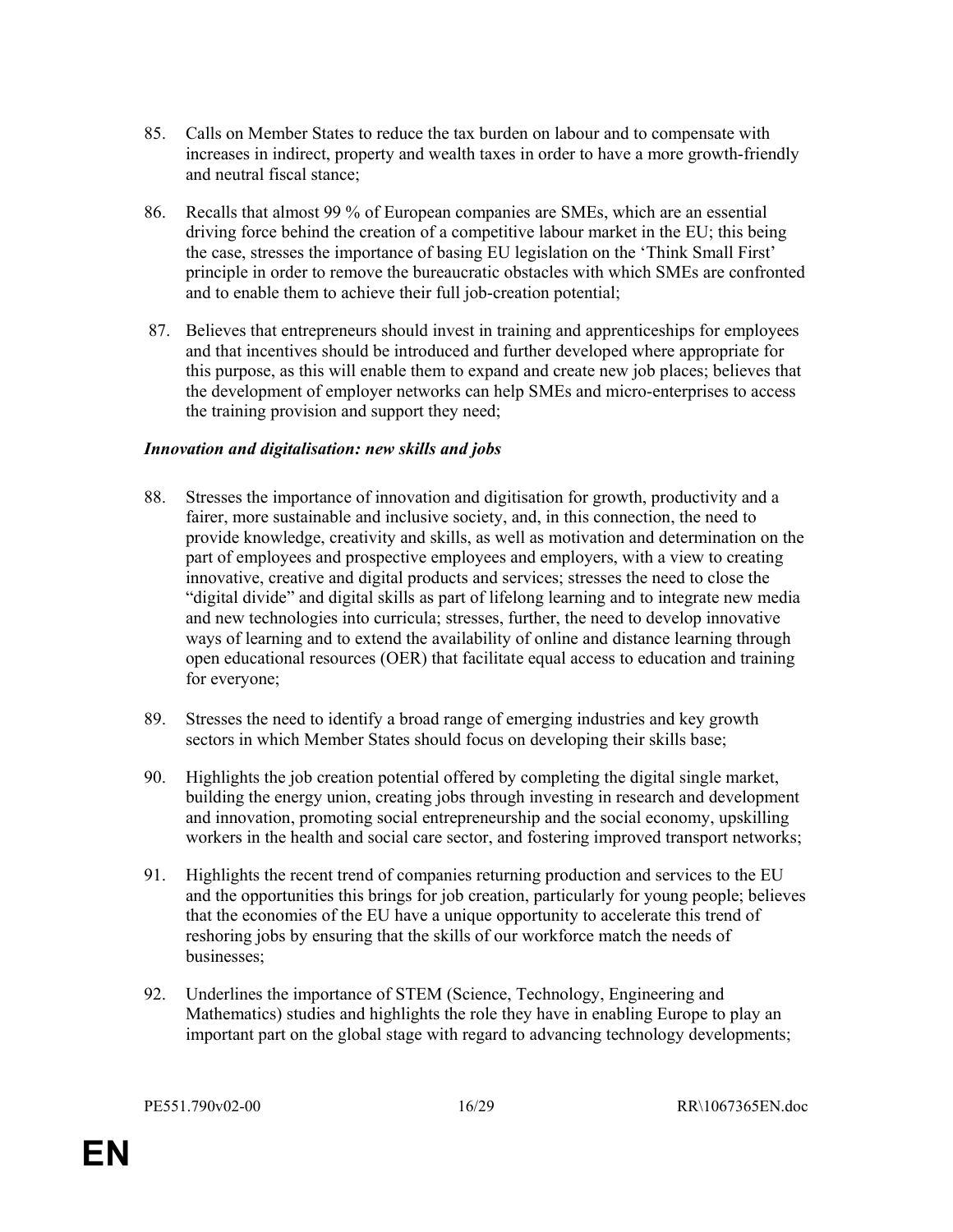- 93. Supports the Commission´s initiative in cooperation with the Trio Presidency to promote an entrepreneurial mindset in Europe and develop transferable skills for life;
- 94. Highlights the fact that the EU faces a shortage of skills in science, technology, engineering and mathematics (STEM), while it has an over-supply of social science graduates; is of the opinion that supplementary initiatives at European and national level are necessary to respond to the bottlenecks in STEM-related jobs and studies; recommends that the Commission and the Member States take measures to enhance the attractiveness and value of STEM subjects and to encourage young people, including women, to take up STEM studies;
- 95. Points out that even in the 21st century there is still a place for traditional know-how that creates stable jobs that cannot be outsourced and underpins a number of fields in which Europe excels; calls for support that allows these traditional skills to be preserved and passed on to future generations through training, combining them, whenever possible, with new kinds of know-how, including digital skills, in order to maximise their potential;

#### Measures regarding younger and older workers and workers with disabilities

- 96. Stresses the need for, and importance of, special measures and support for employers, in particular SMEs, to help them enhance quality and sustainable employment, ensure work-based training and offer career-development opportunities for groups that are disadvantaged on the labour market, such as young people, elderly workers, women, migrants, disabled people and the long-term unemployed; recognises and supports the role of both public and private employment services in promoting competitive labour markets; recalls the importance of social and economic responsibility on the part of employers and educational institutions vis-à-vis all employees and society; believes that such social responsibility should also be required of institutions responsible for education and training;
- 97. Recognises the challenges young people face when entering the labour market, recalls the importance of their obtaining their first work experience during their studies so as to gain employability skills and make the transition from school to work more efficiently and effectively; points to the potential underlying youth entrepreneurship, and therefore appeals to the responsibility of employers and Member States to provide young people with the chance to gain such experience and to support young people in getting the right skills; emphasises, further, the importance of cooperation between schools and employers in this respect, and calls on the EU institutions and Member States to become more business-friendly and to support young people in transforming their ideas into successful business plans;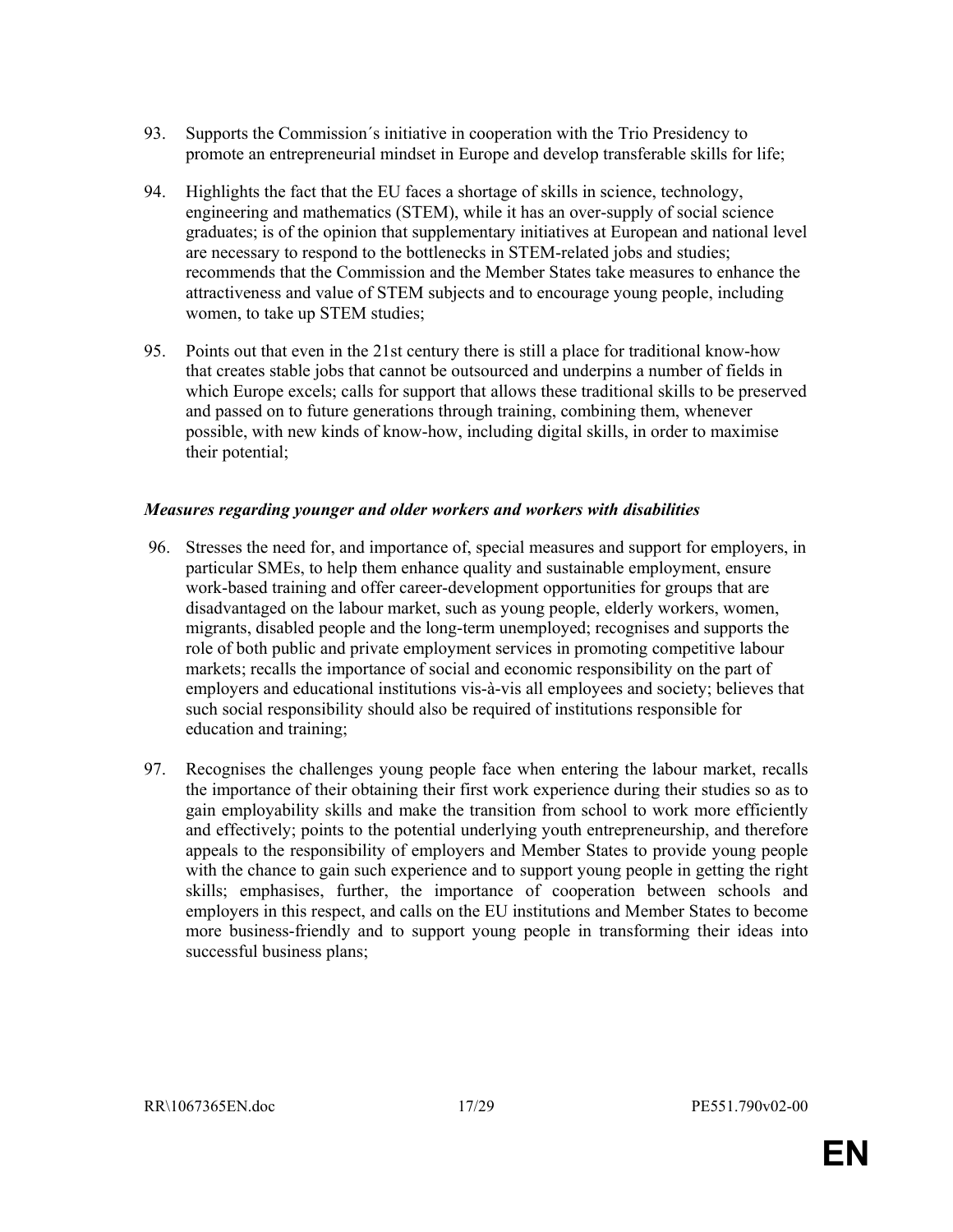#### Policy proposals and Recommendations

- 98. Calls on the Commission, the Member States, and regional and local authorities to invest in innovative and promising new economic sectors in order to encourage investment in the EU with a view to boosting growth and new, quality, sustainable employment, leading towards a fairer, sustainable and inclusive society; further emphasises the importance of the Member States' implementing economic and financial measures and carrying out labour market reforms that are based on clear, data-based and measurable indicators whose effectiveness can be proved;
- 99. Calls on the Member States to ensure that, in addition to promoting the creation of quality jobs, the labour market reforms are designed to reduce segmentation, bring vulnerable groups into the labour market, promote gender equality, reduce in-work poverty and provide adequate social protection for all workers, including the self-employed;
- 100. Calls on the Member States to invest in early childhood education, and in early teaching of foreign languages and of information and communication technologies in primary schools;
- 101. Calls on the Member States to take full account of the importance of automatisation as a trend that may erode the quantitative importance of many jobs, and to direct their training programmes for the unemployed into learning skills that are useful in nonroutine jobs;
- 102. Calls on the Member States and regional and local authorities to learn about best practices and to take the step from these to policy actions that increase employment rates and reduce poverty and inequality, and undertake more ambitious reforms which draw on those practices; calls further on the Member States to compare and measure the effectiveness of such practices, to ensure the right balance between adaptability and security for workers and businesses, and to take into consideration the specificities of labour markets and education systems in the Member States;
- 103. Calls on cities and regions to focus on quality education and training, fighting early school leaving and combating youth unemployment, because young people urgently need new prospects and the utmost should be done to support them;
- 104. Calls on Member States to develop collective approaches such as employers networks in order to help break through the barriers that prevent employers from pursuing more ambitious plans for workforce development;
- 105. Calls on the Commission and Member States to foster and support social enterprises that take into account their responsibility towards the environment, consumers and employees;
- 106. Calls on the Commission and the Member States to introduce a European minimum wage framework with a view to addressing pay inequalities using a base level for each Member State to ensure a decent income via legal means or by way of an agreement, in line with national practice;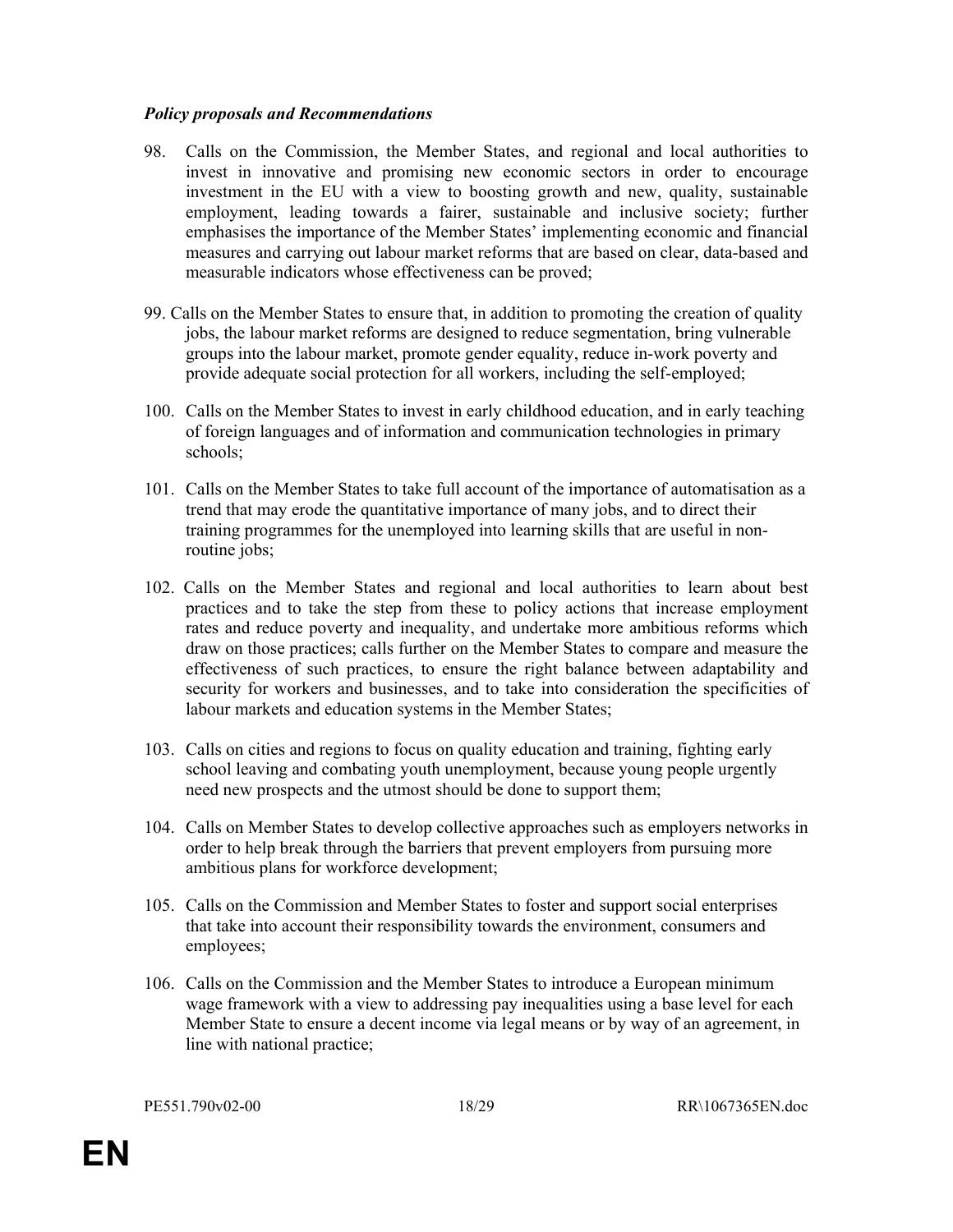- 107. Calls on the Member States to include leadership, management, entrepreneurial and financial education, business start-up advice and communication technologies in their education programmes, including lifelong learning strategies, and to prioritise the further development of vocational training and education (VET) programmes, including enhancing European craftsmanship, while taking into consideration the differences between Member States as regards labour market and education systems, avoiding a one-size-fits-all approach;
- 108. Petitions the Commission to develop a European platform for recognition and validation of skills common to specific activities and professions, which incorporates the recognition of skills acquired through volunteer work;
- 109. Calls on the Member States to implement the 2012 Council Recommendation on the validation of non-formal and informal learning as a way to recognise competences acquired through non-formal education, particularly in the volunteer and youth sector, and to support the implementation of lifelong learning policies;
- 110. Calls on the Member States to support the close and systematic involvement of labour market stakeholders, including employers' and employees' organisations, training institutions, and public and private employment services at local, regional and national level, including by facilitating communication and information sharing between them, in order to foster closer links between education and training and the workplace, to better match supply and demand and to anticipate and plan for future skills needs and qualifications in the labour market;
- 111. Calls on the Commission, the Member States and regional and local authorities to provide financial and economic incentives that support participation in continuous education and training in order to guarantee a skilled future workforce; recommends that such incentives be based on measurable and data-based indicators whose effectiveness can be proved;
- 112. Calls on the Member States to provide appropriate training and ensure the ongoing professional development of teachers and education leaders in order to help them use the most appropriate teaching methods and enable the development of  $21<sup>st</sup>$ -century skills and competencies among Europe's young people; stresses, further, the importance of providing teachers with experience-based know-how that combines practice with theory, especially with regard to new technologies and digitisation, so that they can convey this knowledge to students;
- 113. Calls on the Member States and the EU to take swift concrete steps to implement policies and current legislation on mutual recognition of qualifications and academic titles across the EU, as a means of fostering fair intra-EU labour mobility and addressing the problem of unfilled vacancies;
- 114. Calls on the Commission and Member States to provide forecasts regarding changing labour markets, particularly in relation to challenges arising from globalisation, as well as forecasts on jobs and skills per Member State and broadly across the sectors;
- 115. Instructs its President to forward this resolution to the Council and the Commission.

RR\1067365EN.doc 19/29 PE551.790v02-00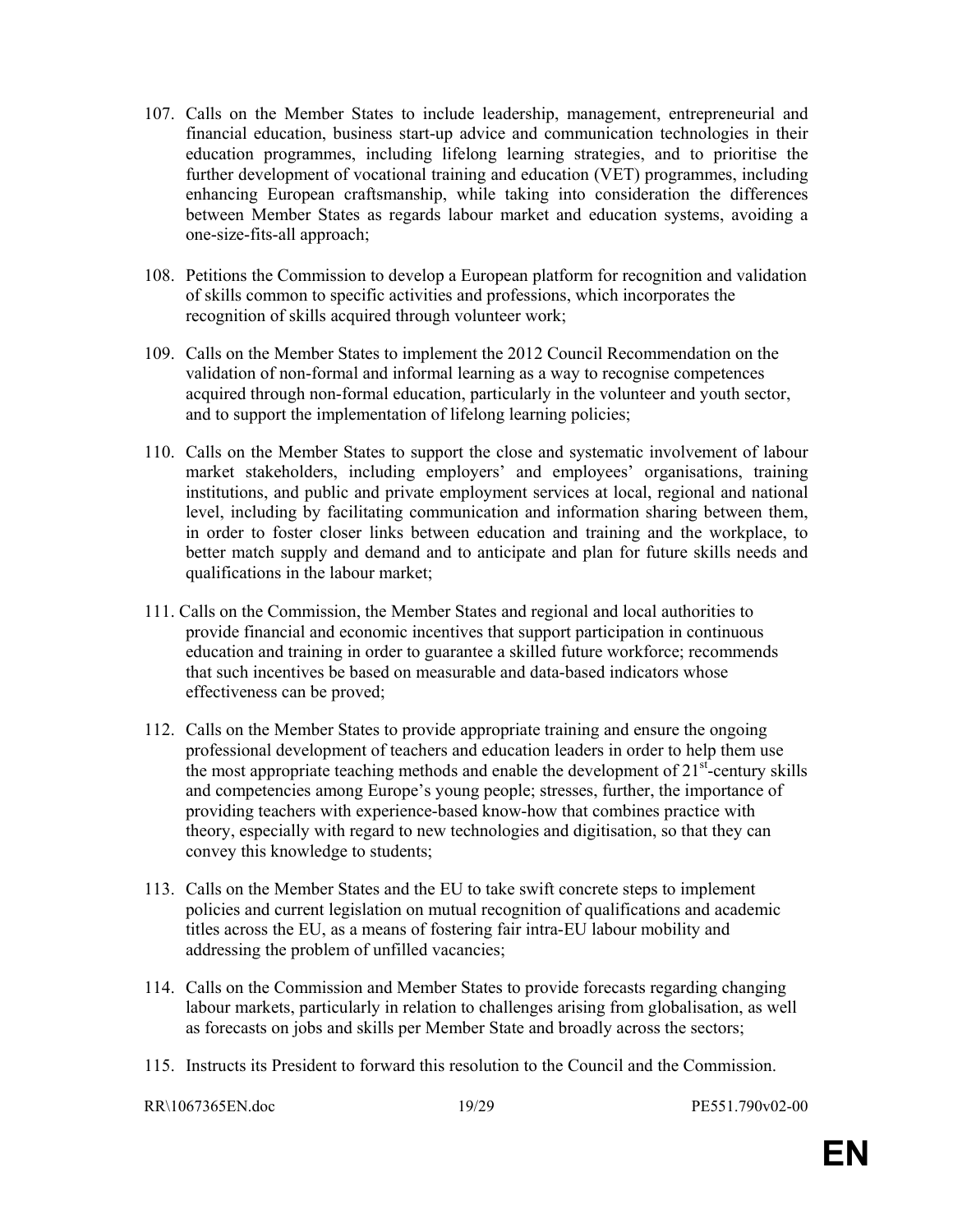### EXPLANATORY STATEMENT

Unemployment continues to be one of the main challenges in the EU, with a rate of 9,9% in December 2014, and with the highly significant differences of unemployment rates between Member States (Germany 4,8% vs Spain 23,7%). Youth unemployment rates are more than twice as high, amounting to 21,4% across the EU. On the other hand, there are around 2 million jobs in the EU which cannot be filled due to labour market mismatches and insufficient labour mobility (EU27, 0,29%).

The effects of the economic and financial crisis are still persisting. Whilst there are some signs of recovery, the labour market has been shrinking in the past years and the creation of new jobs is still slow.

Ambitious economic policies and labour market reforms are therefore required to boost smart, sustainable and inclusive growth as well as to create more jobs to overcome the distortions on the EU labour market.

The European labour market has its specificities and challenges, including strong labour market segmentation, the presence of skill mismatches on the labour market, together with a rising share of long-term unemployment, as well as low labour mobility. It also faces the problems of ageing society which requires a more efficient use of the labour force and reformed migration policies, as well as rapid technological changes which generate an increased demand for high skilled labour. The challenge represented by the skills mismatch should be tackled promptly, as structural mismatches can negatively affect economic recovery and growth.

The report stresses that for achieving a competitive labour market, reforms are needed in order to increase labour market and personal career flexibility, better matching of skills and jobs, including stronger synergies between education systems and businesses. It also calls for better integration of young people, women and older workers as well as skilled migrants on the labour market. It underlines the importance of using investments to actively support job creation, employability and to prevent skill depletion of the unemployed. It suggest a flexible approach towards personal professional life which adapts workers to changes and prepares them for life-long learning to acquire new skills, needed due to constantly changing labour market and production patterns situation. It reminds of the required reforms which would encourage people to return to work and not to opt for social welfare benefits instead. It emphasises the significance of the mobility of workers encourages further awareness-raising on jobs at EU level, in particular through a greater development of EURES, as well as promoting linguistic education, and ERASMUS +.

A special attention is granted to the importance of continuous education and training for achieving a competitive EU labour market, leading to growth and employment. It underlines the necessity of economic structures that support the participation in continuous education and training in order to secure a highly skilled future workforce.

Different factors which could strengthen the connections between education and employment, as well as foster lifelong guidance and career management skills, are analysed. Anticipation of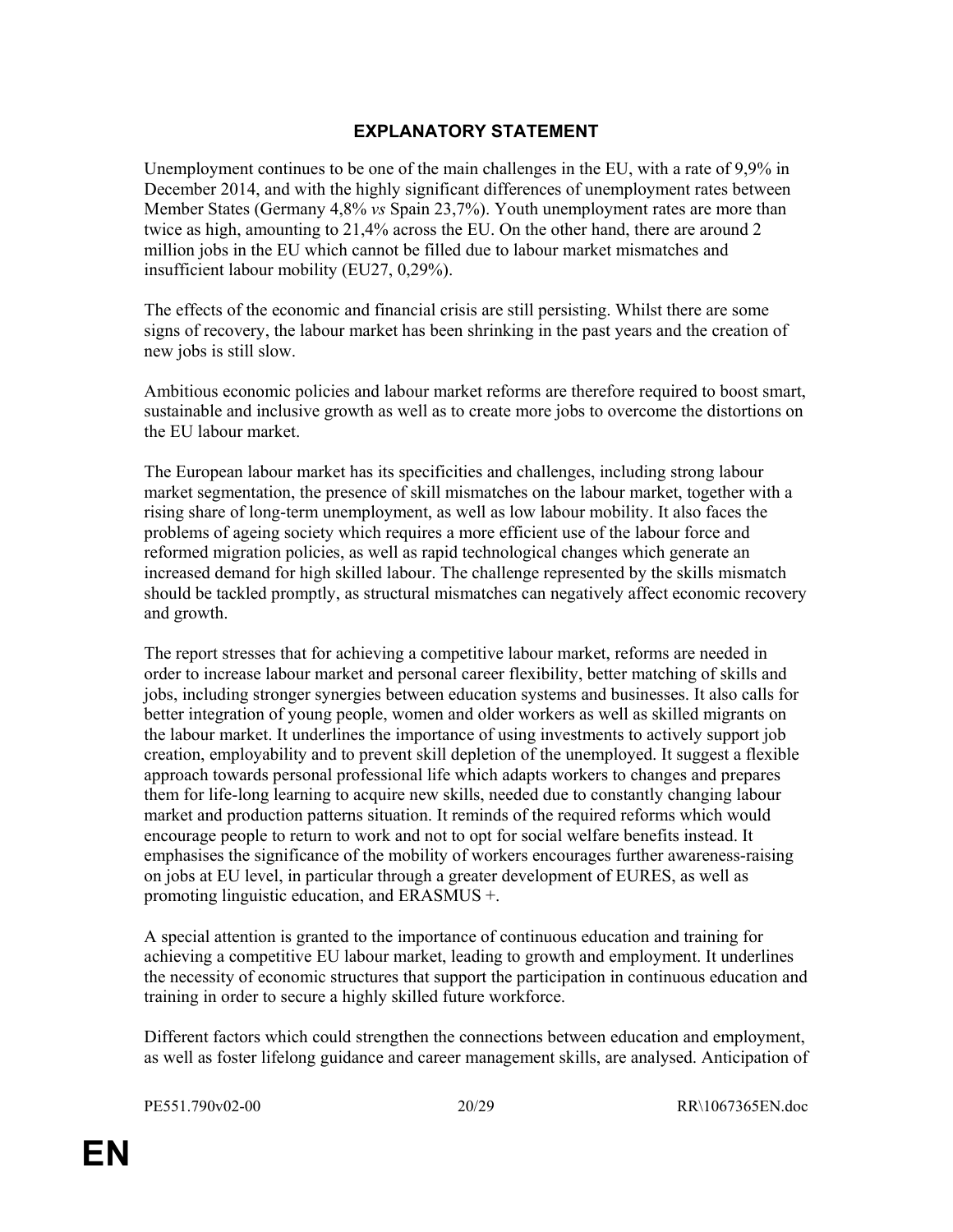future skills needs is a key prerequisite for preparing employees or future employees for the skills needed in the future, and, in this respect, employers and employee organisations should be strongly involved, at local, regional and national level, in particular in designing and implementing vocational qualifications programs. Also, partnerships between universities, businesses and public authorities should be strengthened in view to estimate the labour needs for the future.

The establishment of strong partnerships between governments, employers and employees' representatives is highly important in order to find the best modalities of tackling skills mismatches in all its dimensions.

The report stresses also the need of exchanging and drawing from the best practices between Member States, in particular on dual learning and vocational education and training, while acknowledging the specificities of each labour market and education system.

A special attention is granted to the importance of promoting initiatives which foster selfemployment and entrepreneurship, with a particular focus on the SMEs and of microenterprises, as backbone of the EU labour market and to the need of supporting measures for finding qualified workforce and training future employees, as well as of introducing incentives for the entrepreneurs who invest in training and apprenticeships, so as to encourage SMEs to contribute to the overhead of the training. In this respect, the report also calls for strengthening the managerial and entrepreneurial education from the early age.

For establishing a competitive EU economy and labour market there is a strong need to focus on innovation and digitalization and, for this, to assure the necessary knowledge and skills as well as motivation and determination of employees so as to create innovative products or services. It highlights the job creation potential in completing the digital single market, building energy union, creating jobs through investing in research and development, innovations and fostering transport networks.

A special attention is granted to the specific measures needed to foster the hiring of young workers, including through support for employers, in particular SMEs for realising their inhouse training, as well as for re-integrating older workers, including by establishing retraining facilities, to update their skills and make them fit for the challenges of the new jobs.

The report emphasises the importance of training and re-qualification programs for unemployed, stressing that those should be designed and implemented in strong cooperation with employers' associations, in view of better channelling their new competencies with the needs of employers.

Finally the report suggests that employees, employers as well as education and training institutions should all become more socially responsible towards the European labour market, especially towards the new generation of Europeans.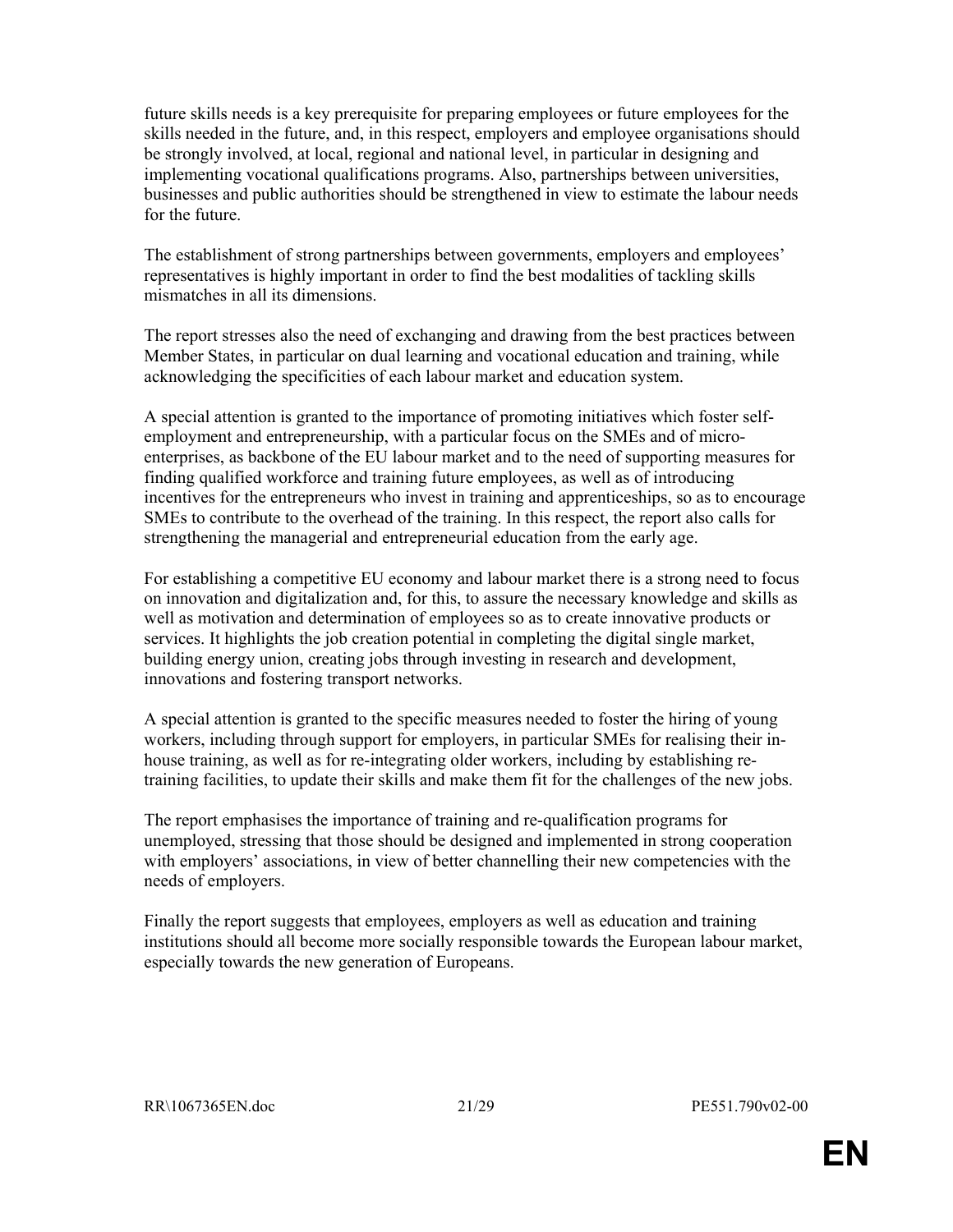7.5.2015

# OPINION OF THE COMMITTEE ON CULTURE AND EDUCATION

for the Committee on Employment and Social Affairs

on creating a competitive EU labour market for the 21st century: matching skills and qualifications with demand and job opportunities, as a way to recover from the crisis (2014/2235(INI))

Rapporteur: Ilhan Kyuchyuk

#### **SUGGESTIONS**

The Committee on Culture and Education calls on the Committee on Employment and Social Affairs, as the committee responsible, to incorporate the following suggestions into its motion for a resolution:

- 1. Highlights that labour market needs are changing rapidly, as are skills, technologies and jobs; believes that one of the reasons for the high unemployment rate in the EU is the existing skills mismatch: in 2014, several million jobs could not be filled because of a lack of adequately skilled workers; emphasises that a comprehensive long-term strategy, paired with immediate measures, is needed to adapt education systems at all levels, including vocational training, to the current and future needs of the labour market; encourages, in this regard, closer collaboration between business and educational institutions in order to involve employers in the development and assessment of study programmes in order to ensure that the skills demanded by the labour market are developed in an effective way;
- 2. Is of the opinion that merely investing in ways of matching skills to labour market demands – in order to creating job opportunities – is not a sufficient means of ensuring economic recovery from the crisis; stresses that the lack of jobs is commonly the result of a lack of growth in Europe, and that, at present, skills mismatches are not yet the main cause for the high unemployment rates; agrees, however, that the existing skills mismatch will be a growing problem as the economy gradually recovers, and that continued efforts to bring education, training and the labour market closer together should therefore be reinforced at all levels; reiterates that generating smart, sustainable and inclusive growth and job creation in Europe should be achieved through a holistic approach, with a clear economic and social vision boosted by a strong, smart and skilled workforce to complement the labour market needs;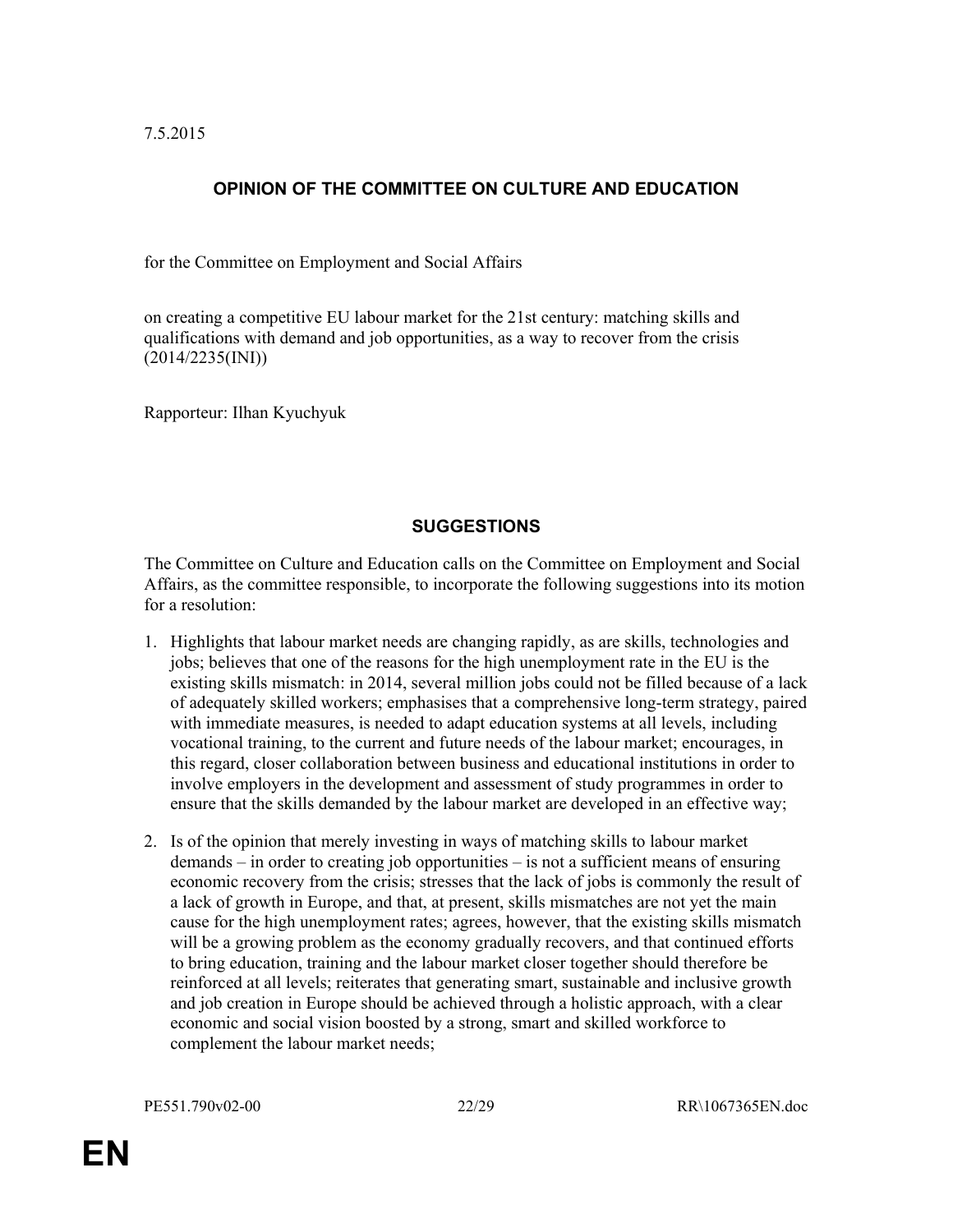- 3. Stresses the importance of EU initiatives aimed at making labour market and education systems more transparent, stimulating mobility and creating opportunities, such as the European Qualifications Framework, the Europass CV, the European Skills Passport, the European Job Mobility Portal (EURES), the Knowledge Alliances and the European Alliance for Apprenticeships; calls for better promotion of these initiatives in order to improve the labour market in Europe;
- 4. Emphasises that initiatives such as the Youth Guarantee Scheme, the Youth Employment Initiative and the EU Skills Panorama, aimed at tackling youth unemployment, should be continued and even supplemented, both in terms of their duration and of their funding allocations; stresses that the EU Skills Panorama provides a central access point for information on skill needs in occupations and sectors in Europe; underlines that the information, available on its website, can help policy makers and all actors involved to take more informed decisions, with the aim of achieving the sustainable integration of young people into the labour market and facilitating the transition from education to work;
- 5. Stresses that young people often face increasing difficulties in their transition from education to work and, therefore, are usually more vulnerable to unemployment, and are more likely to be in low-quality and precarious jobs;
- 6. Highlights the importance of the European Skills, Competences, Qualifications and Occupations (ESCO) initiative, which identifies and categorises skills, competences, qualifications and occupations relevant for the EU labour market and education and training, in 25 European languages;
- 7. Stresses the need to include elements of entrepreneurial training at all levels of education and training, since instilling entrepreneurial spirit among the young at an early stage is an effective way of combating unemployment and especially youth unemployment; urges, in this regard, active dialogue and cooperation between the academic and business communities aimed at developing educational programmes that equip young people with the requisite skills and competences;
- 8. Calls for a better understanding of present and future skill needs, and for the enhancement of the existing EU Skills Panorama, in order to better identify skill gaps and deficits in specific sectors, occupations and specific regions, and to ensure that the information about evolving skill needs is gathered, processed and disseminated among decision-makers and public authorities, education and training providers, and employers, so that future trends can be anticipated in a better way;
- 9. Reiterates the importance of vocational education and training (VET) for enhancing employability and clearing the pathway of professional qualifications for young people; calls on the Commission and the Member States to reinforce the relevance of VET to labour market needs by making them an integral part of the education system, and to guarantee high qualification standards and quality assurance in this regard;
- 10. Urges the Member States to adopt quality apprenticeships and traineeships schemes allowing young people to work on innovative projects in the development of new products, technologies or markets, with clear links to the existing educational programmes, in order to enhance their prospects to build links with the labour market and

```
RR\1067365EN.doc 23/29 PE551.790v02-00
```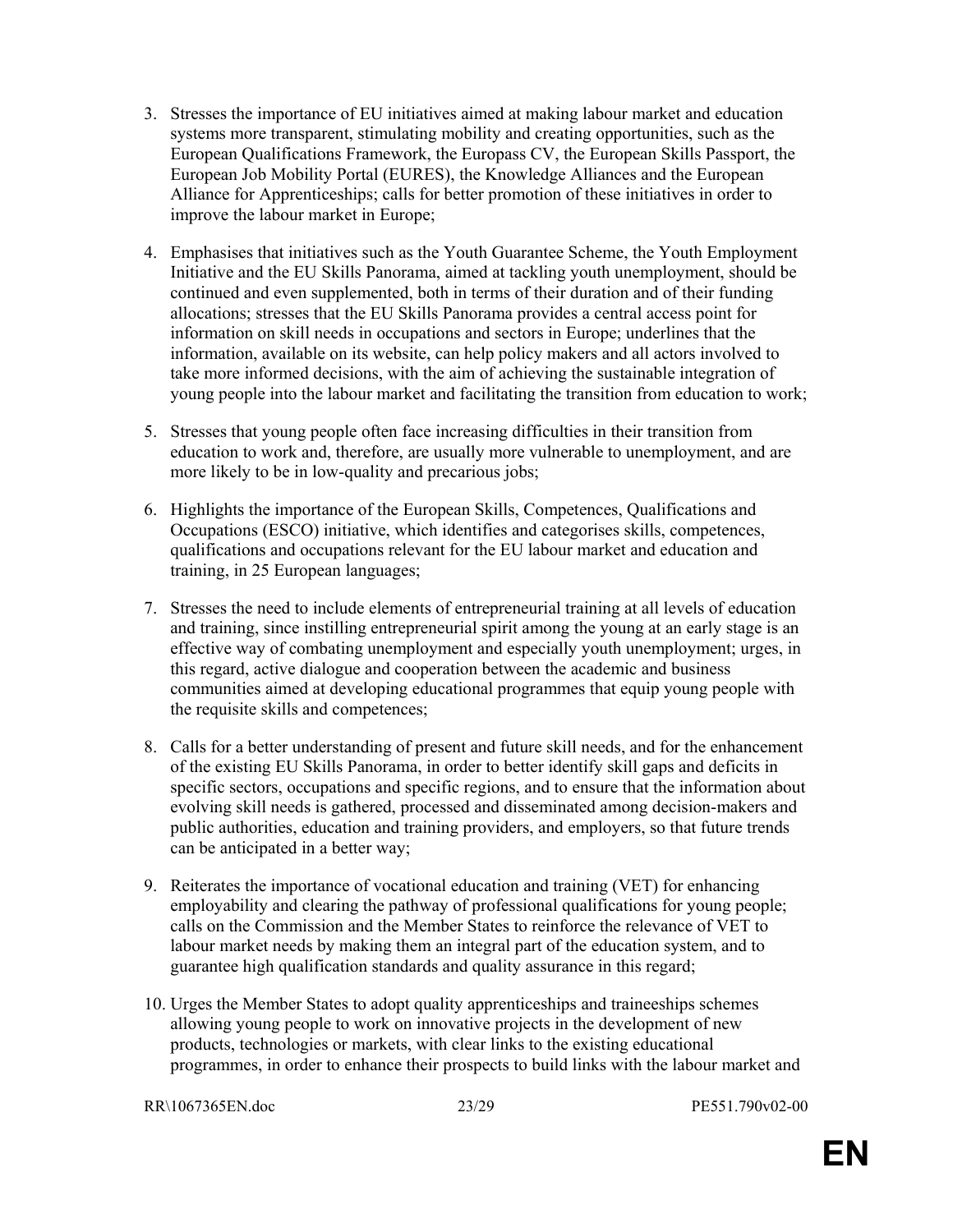gain useful work-related skills;

- 11. Highlights the important role that education and training institutions play in developing students' skills and competences; calls on the Commission and the Member States to develop high-quality and targeted career guidance throughout the education cycle to help young people take the right decisions with regard to their education and career choices;
- 12. Highlights the importance of dual education and training programmes, combining theory with practical training, as a key element in developing skills and competencies that respond to labour market needs, and encourages the Member States to integrate such programmes into their curricula in order to provide the practical experience needed to facilitate a smooth transition from education and training to the labour market;
- 13. Stresses the need to strengthen, and better target, measures aimed at reducing the rate of early school leaving (ESL) to below 10 % by 2020, as agreed in the Europe 2020 strategy, taking into account that ESL is a persisting problem in the EU that has a detrimental impact on the employability and social integration of the young people concerned;
- 14. Recalls that investing in education and in developing skills that respond to the demands of the labour market and society is essential for growth and competitiveness, as well as for European awareness, personal development and self-confidence; points out that entrepreneurship requires the development of transversal skills such as creativity, critical thinking, teamwork and a sense of initiative, which contribute to young people's personal and professional development and facilitate their earlier entry into the job market; stresses that such investment should be supported by stronger synergies between European and national initiatives, involving the various education and training sectors as well as other relevant sectors, such as employment, social policy, youth policy and culture, along with closer collaboration with all stakeholders concerned, such as social partners and businesses, with a view to keeping curricula in tune with labour market needs;
- 15. Reiterates the Member States' commitment to invest in higher education and calls, in the light of this, for a gradual improvement of education and training standards across the European education systems; calls on the Member States to recognise education as an essential investment, to commit to invest at least 2 % of their GDP the sector, and to safeguard it from spending cuts; calls on the Commission to strengthen further the role of education in the Europa 2020 strategy by associating the overall objectives of the Education and Training 2020 (ET 2020) strategic framework with the revision of Europe 2020;
- 16. Stresses that life-long investment in human capital and skills, and in particular in upskilling the existing workforce and unskilled workers, is essential in order to combat longterm unemployment and provide wider access to high-quality jobs; calls on the EU to set clear goals on life-long learning methods for missing skills, and to expand training and education in communication, languages and digital skills for older workers and, in particular, for low-skilled workers over the age of 30 and for early school leavers;
- 17. Believes that education is crucial for driving research and innovation output, thus furthering the possibilities for job creation in highly skilled sectors and in turn boosting the competitiveness of the European economy;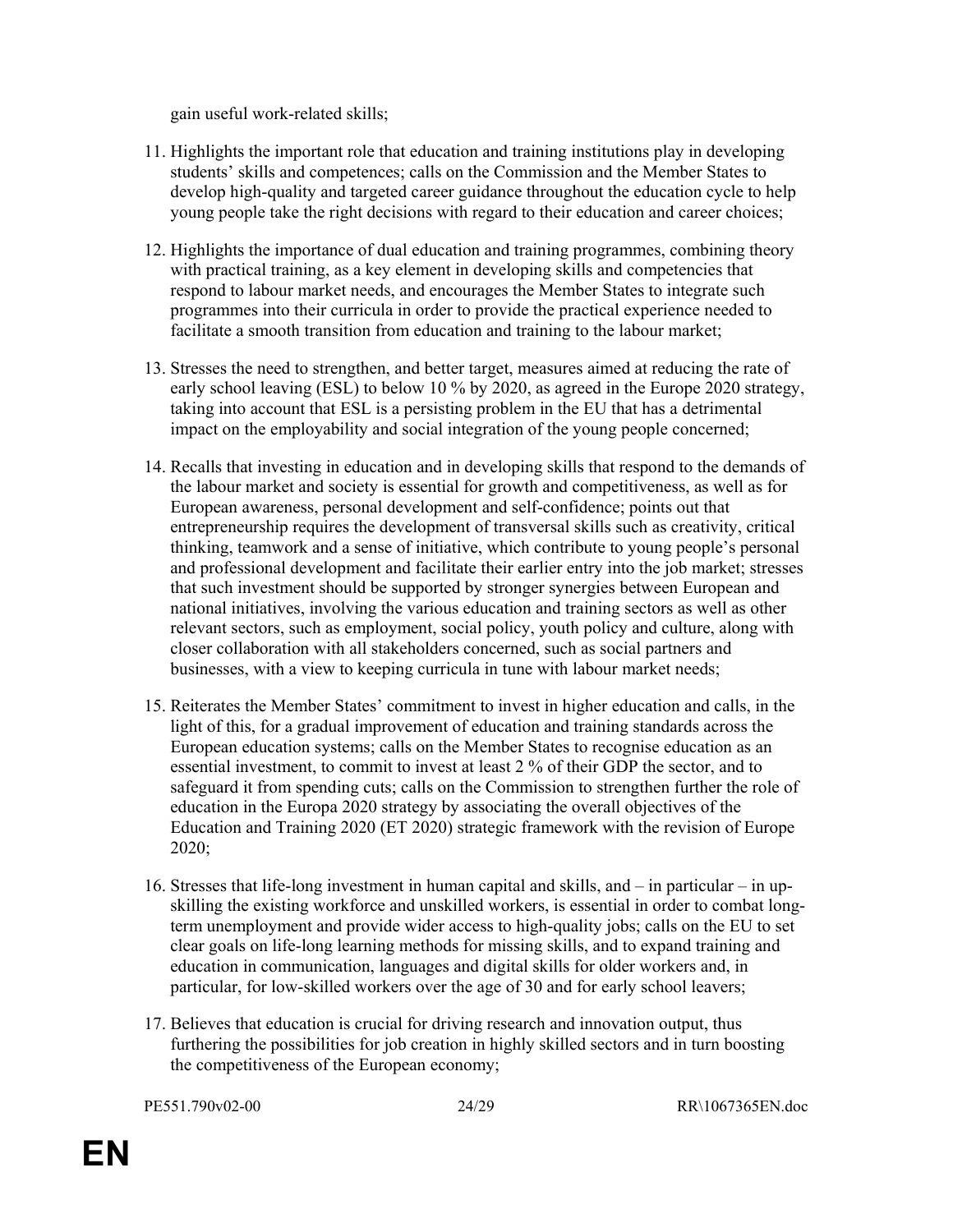- 18. Emphasises the importance of ensuring equal opportunities, and access to education and training, particularly for disadvantaged groups, and of providing effective support in the fight against social exclusion and in facilitating access to work;
- 19. Highlights the important role of non-formal and informal learning, volunteering and lifelong learning in developing skills and qualifications, particularly transversal skills such as entrepreneurial skills, ICT, and personal and language competences that are widely applicable; calls on the EU to improve access to adult learning and second-chance education; calls for the validation and recognition of non-formal and informal learning by employers and education providers;
- 20. Underlines the importance of developing digital skills as part of lifelong learning, of integrating new media and new technologies in the curricula, and of developing digital and media literacy from the earliest stage at school and going through the whole education cycle; stresses the need to develop innovative ways of learning, and to extend the availability of online and distance learning through open educational resources (OER) that facilitate equal access to education and training for everyone; calls on the Commission and the Member States to support access to information and communication technologies in all education and vocational training institutions; maintains that teachers need to be given training geared to these skills and to effective ways of imparting them to young people;
- 21. Stresses the key role of teachers and educators for the future development of their students; supports various initiatives addressing the shortage of well-qualified teachers and trainers in the Member States, and recommends further efforts for attracting, recruiting and training teachers and educators, including modernising curricula and inservice training; calls on the Member States to refine the competences of teachers and trainers and to provide them with continuous professional development, support and conditions to maximise their teaching skills, in particular in the field of vocational education and training, transversal skills and adult learning;
- 22. Recalls that in an economic downturn individuals face bigger challenges in finding jobs, and that at times they have to accept jobs with lower educational requirements than those which they hold; stresses that growth through the creation of high-skill jobs and efforts to stimulate job creation through the facilitation of investment in new sectors are therefore relevant means of mitigating the prevalence of over-qualification within EU economies;
- 23. Emphasises the need to ensure flexible pathways between higher education, secondary education, tertiary education and vocational education and training, and between formal, non-formal and informal learning; stresses the importance of credit transfer and the recognition of academic and equivalent professional qualifications, and transnational study periods, in particular when earned through studies at non-home universities, such as in the context of the Erasmus+ programme; underlines that effective and independent quality assurance is a prerequisite for better recognition of qualifications;
- 24. Highlights the fact that the EU faces a shortage of skills in science, technology, engineering and mathematics (STEM), while it has an over-supply of social science graduates; is of the opinion that supplementary initiatives at European and national level are necessary to respond to the bottlenecks in STEM-related jobs and studies;

```
RR\1067365EN.doc 25/29 PE551.790v02-00
```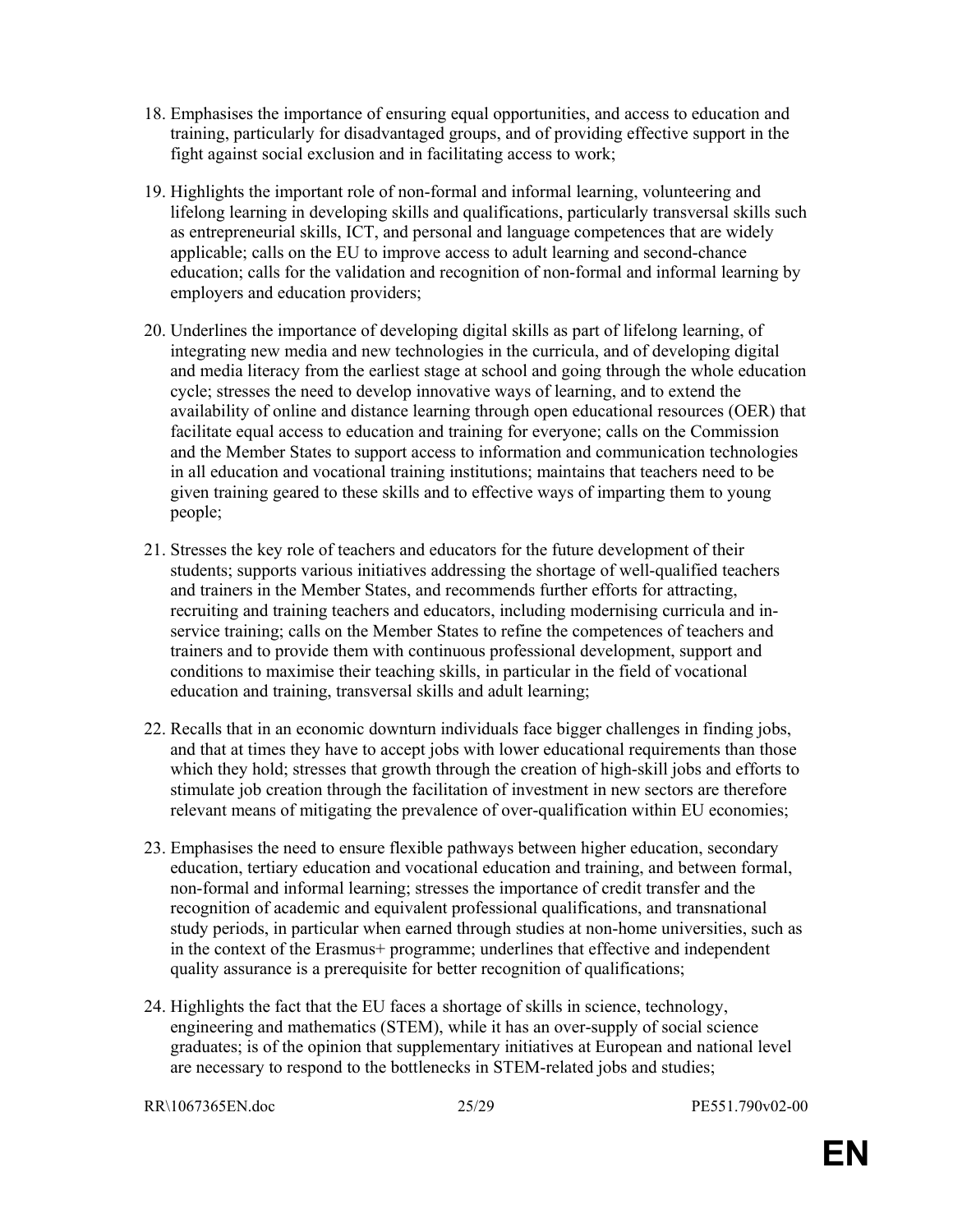recommends that the Commission and the Member States take measures to enhance the attractiveness and value of STEM subjects and to encourage young people, including women, to take up STEM studies;

- 25. Stresses the importance of addressing the needs of children at school from a very young age; recommends the Member States to adopt innovative measures and incorporate them in learning processes in- and outside of school, and to reform or update school environments, teaching methods and teacher competences; suggests that school curricula in Member States be adapted to include class visits to other countries during the school years, bringing education beyond the class room at a very early stage;
- 26. Points out that even in the 21st century there is still a place for traditional know-how that creates stable jobs that cannot be outsourced and underpins a number of fields in which Europe excels; calls for support that allows these traditional skills to be preserved and passed on to future generations through training, combining them, whenever possible, with new kinds of know-how, including digital skills, in order to maximise their potential;
- 27. Notes that the EU is built on the principle of free movement of persons, not least workers; points to the importance of making language learning, especially where European languages are concerned, an element of lifelong learning to be encouraged as a means of facilitating worker mobility and widening the range of job prospects;
- 28. Calls for a forward-looking and output-oriented European Skills Strategy to guide national skills strategies, and to integrate them in the National Jobs Plans while providing a comprehensive framework for the sectoral action plans proposed in the Employment Package;
- 29. Points to the importance of revitalising the Bologna Process by taking the opportunity offered by the May 2015 Yerevan Ministerial Conference to embark on new and more advanced forms of cooperation, to be implemented without delay;
- 30. Believes that the Commission should ensure that the Erasmus+ programme with all its different actions, including the sport component of the programme – is properly implemented; considers it important to simplify the access arrangements so that the programme can reach as many individuals and organisations as possible;
- 31. Considers that the synergies deriving from sport, one of the powerhouses of the European economy, should be used to enhance the employability of our young people.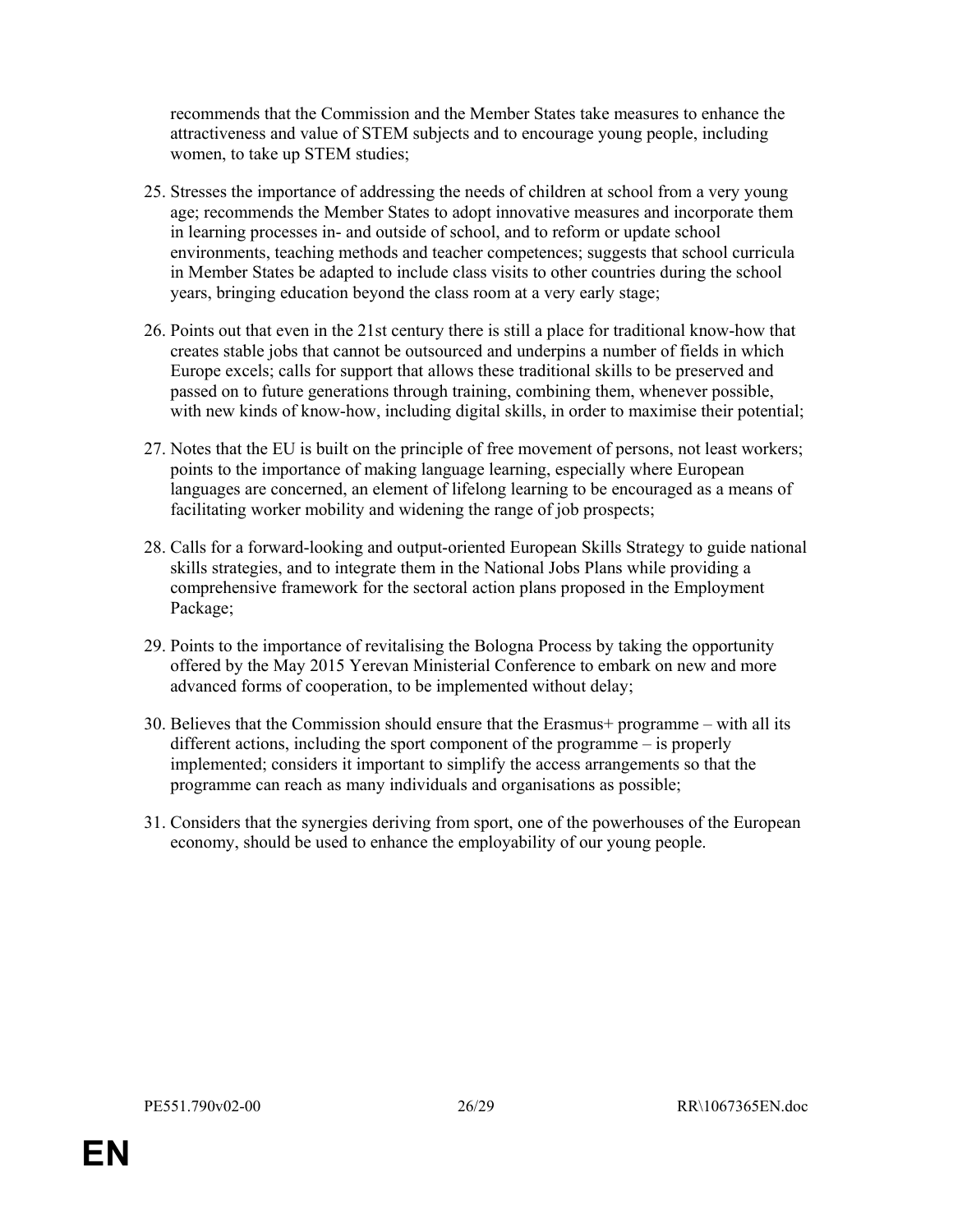| Date adopted                           | 5.5.2015                                                                                                                                                                                                                                                                                                                                                                                                     |
|----------------------------------------|--------------------------------------------------------------------------------------------------------------------------------------------------------------------------------------------------------------------------------------------------------------------------------------------------------------------------------------------------------------------------------------------------------------|
| <b>Result of final vote</b>            | 22<br>$+$ :<br>4<br>0:<br>$\Omega$                                                                                                                                                                                                                                                                                                                                                                           |
| Members present for the final vote     | Isabella Adinolfi, Andrea Bocskor, Silvia Costa, Damian Drăghici,<br>Angel Dzhambazki, Giorgos Grammatikakis, Petra Kammerevert,<br>Svetoslav Hristov Malinov, Curzio Maltese, Fernando Maura<br>Barandiarán, Luigi Morgano, Momchil Nekov, Yana Toom, Helga<br>Trüpel, Sabine Verheyen, Julie Ward, Bogdan Brunon Wenta,<br>Theodoros Zagorakis, Bogdan Andrzej Zdrojewski, Milan Zver,<br>Krystyna Łybacka |
| Substitutes present for the final vote | Therese Comodini Cachia, Marc Joulaud, Kashetu Kyenge, Ilhan<br>Kyuchyuk, Ernest Maragall, Emma McClarkin, Algirdas Saudargas,<br>Hermann Winkler                                                                                                                                                                                                                                                            |

# RESULT OF FINAL VOTE IN COMMITTEE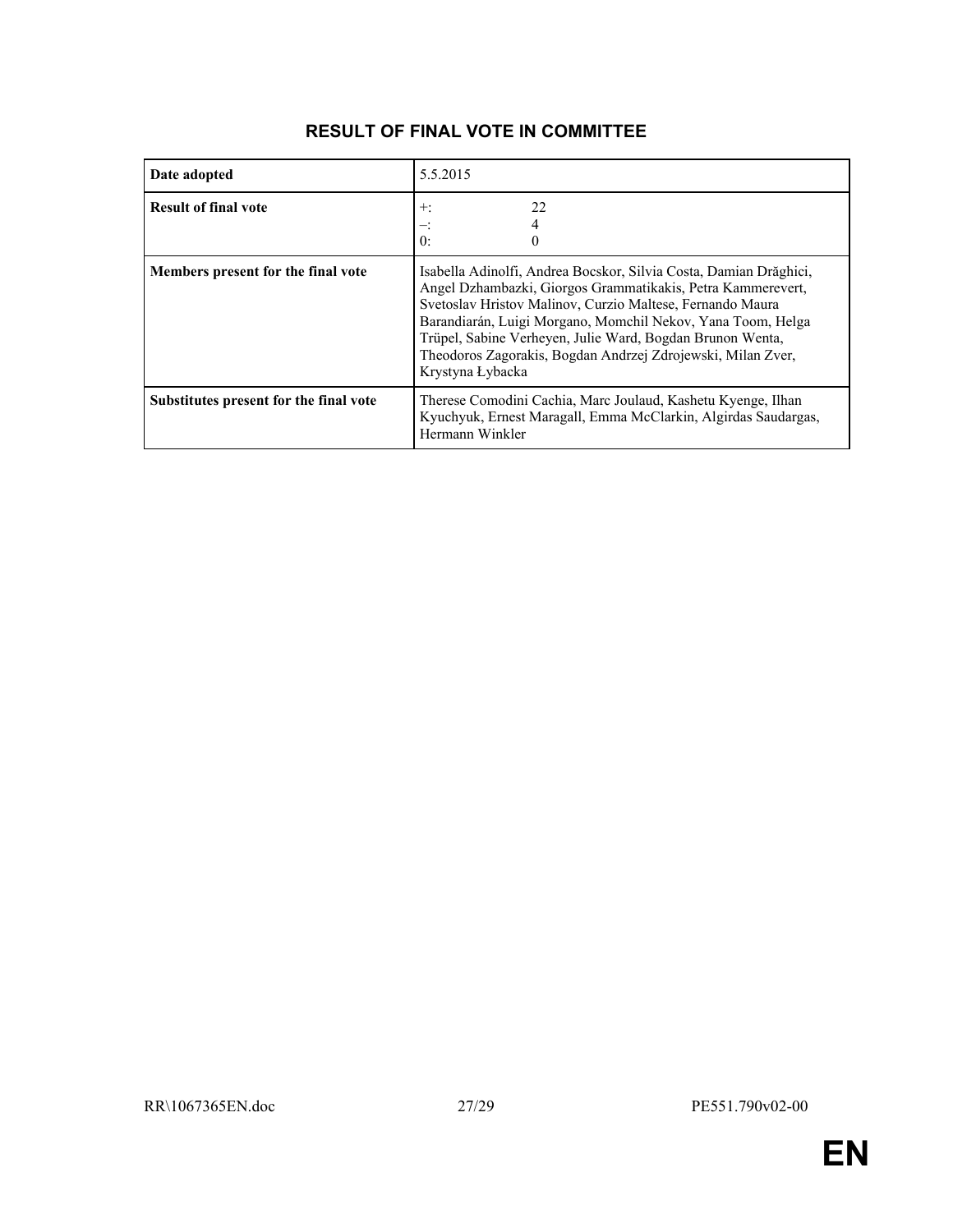# ROLL CALL FOR FINAL VOTE

| 27          |                                                                                                                                                                                                                                                       |  |
|-------------|-------------------------------------------------------------------------------------------------------------------------------------------------------------------------------------------------------------------------------------------------------|--|
| <b>ALDE</b> | Martina Dlabajova, Marian Harkin, Antonio Marinho e Pinto, Yana Toom, Ulla<br>Tornaes, Renate Weber                                                                                                                                                   |  |
| <b>ECR</b>  | Anthea McIntyre, Branislav Skripek, HelgaStevens, Jana Zitnanska                                                                                                                                                                                      |  |
| <b>EFDD</b> | Laura Agea, Tiziana Beghin                                                                                                                                                                                                                            |  |
| <b>PPE</b>  | Georges Bach, Heinz K. Becker, David Casa, Agnieszka Kozlowska-Rajewicz, Adam<br>Kosa, Jerome Lavrilleux, Jeroen Lenaers, Thomas Mann, Marek Plura, Sofia Ribeiro,<br>Anne Sander, Sven Schulze, Michaela Sojdrova, Csaba Sogor, Tom Vendenkendelaere |  |

| 13               |                                                                                                     |
|------------------|-----------------------------------------------------------------------------------------------------|
| <b>EFDD</b>      | Tim Aker                                                                                            |
| <b>ENF</b>       | Mara Bizzotto, Dominique Martin, Joëlle Mélin                                                       |
| GUE/NGL          | Rina Ronja Kari, Kostadinka Kuneva, Patrick Le Hyaric, Paloma López Bermejo, Inés<br>Cristina Zuber |
| NI               | Lampros Fountoulis                                                                                  |
| <b>VERTS/ALE</b> | Jean Lambert, Tamas Meszerics, Terry Reintke                                                        |

|     | U                                                                                                                                                                                                                                       |
|-----|-----------------------------------------------------------------------------------------------------------------------------------------------------------------------------------------------------------------------------------------|
| S&D | Maria Arena, Guillaume Ballas, Brando Benifei, Vilija Blinkeviciute, Ole Christensen,<br>Jan Keller, Miapetra Kumpula-Natri, Javi López, Edouard Martin, Emilian Pavel,<br>Georgi Pirinski, Siôn Simon, Jutta Steinruck, Marita Ulvskog |

Légende des signes utilisés:

- + : pour
- : contre

0 : abstention